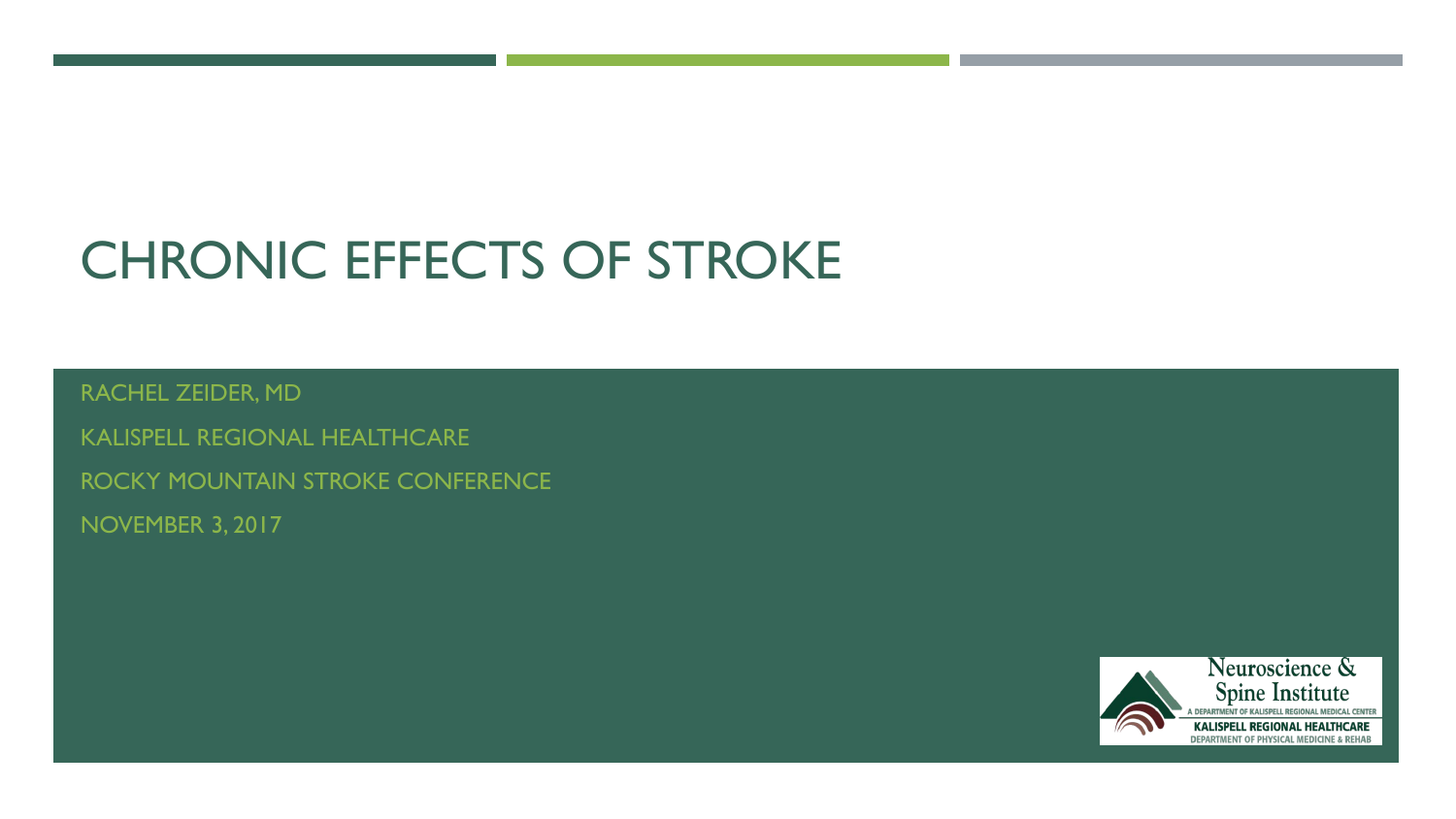# **INTRODUCTION**

- **Why is this topic important?**
- **Notable 1 What are some of the chronic effects of stroke?**
- How do we treat them?

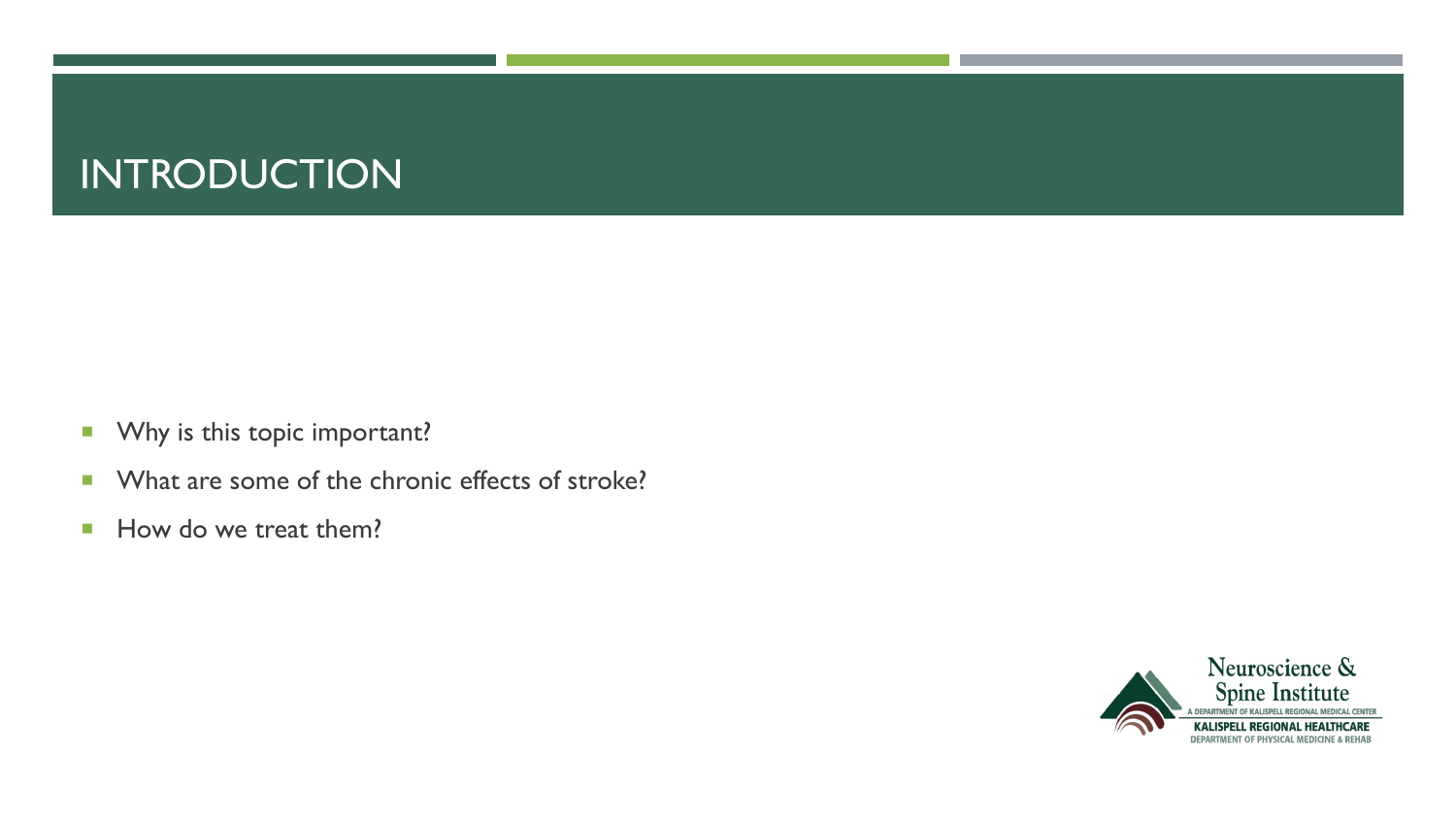# WHY ARE WE TALKING ABOUT CHRONIC STROKE?

- **Approximately one person has a stroke every 40 seconds.** 
	- **Nearly one quarter of these strokes are recurrent.**
- **An estimated seven million American adults are living with a stroke.**
- **Lifetime stroke risk is one in five for women and one in six for men among those 55 to 75 years of** age.
- **Stroke remains a leading cause of long-term disability in the United States.**

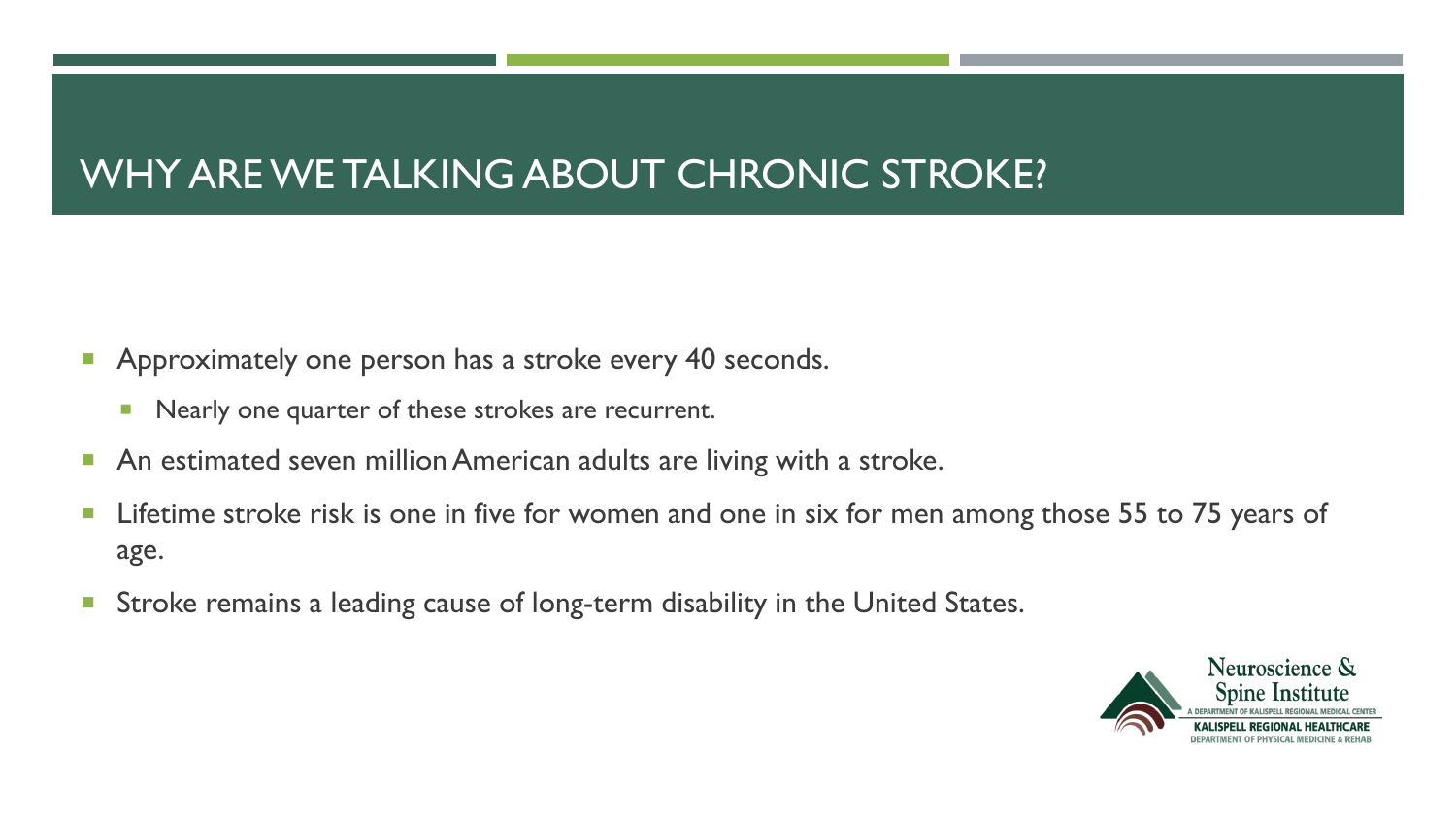# WHAT ARE SOME ACUTE EFFECTS OF STROKE?

- **Spastic hemiplegia**
- **Aphasia**
- **Gait abnormality**
- **Impaired cognition**
- **Vision loss**
- **Dysphagia**
- **Deep vein thrombosis**
- **Pressure sores**
- **Neurogenic bladder**
- **Depression**
- **Loss of muscle mass**
- **Dependence on others**
- **Chronic pain**
- **Hemineglect**

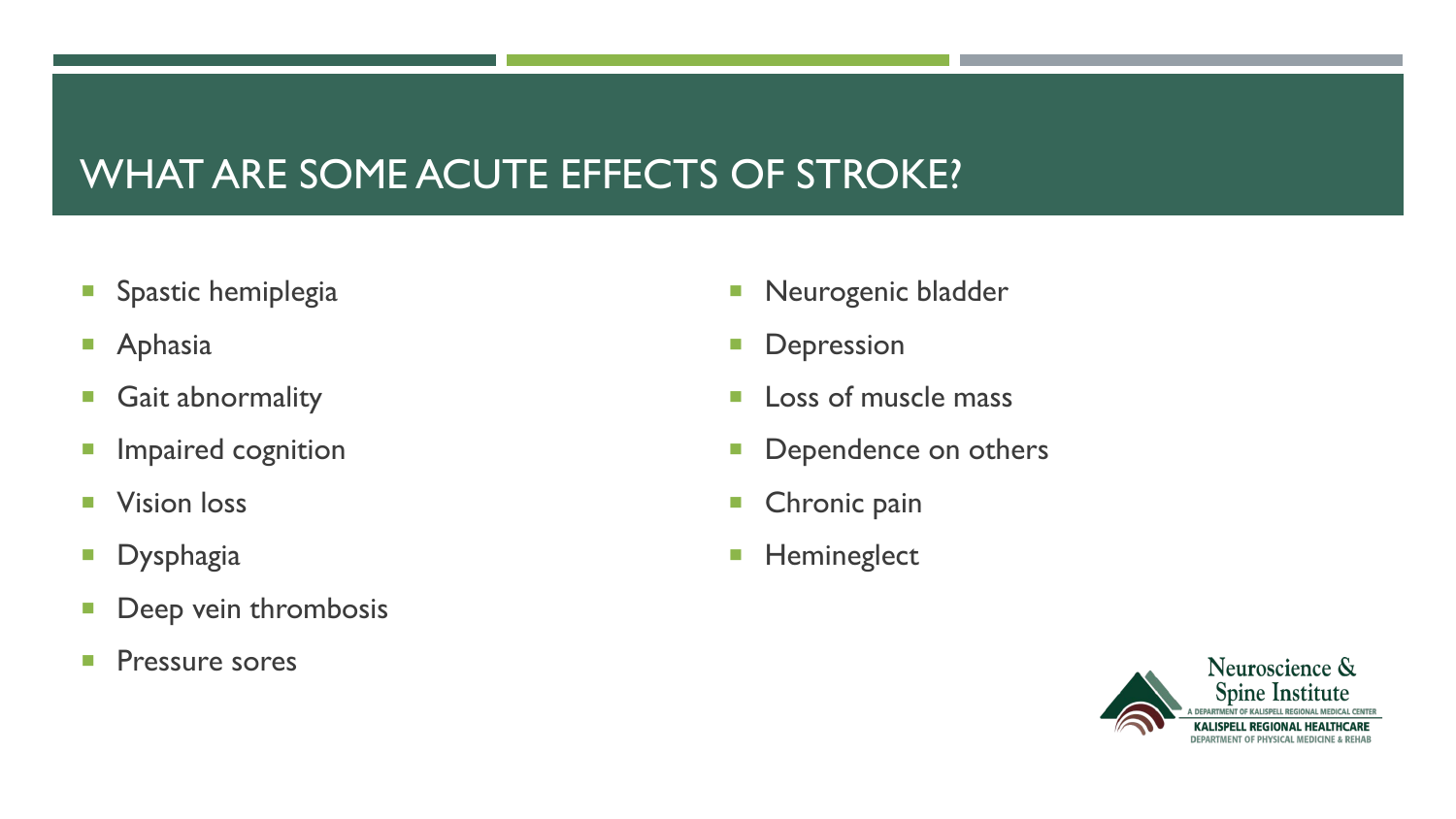# WORLD HEALTH ORGANIZATION DEFINITIONS

- **Impairment: A problem in body function or structure.** 
	- **Most of the acute issues that we just named.**
- **Activity limitation: A difficulty encountered by an individual in executing a task or action.** 
	- At 6 months after stroke, 40% of stroke survivors have difficulties with basic self care tasks.
- Participation restriction: A problem experienced by an individual in involvement in life situations.
	- **More than 30% of stroke survivors report participation restrictions even at 4 years after** stroke.

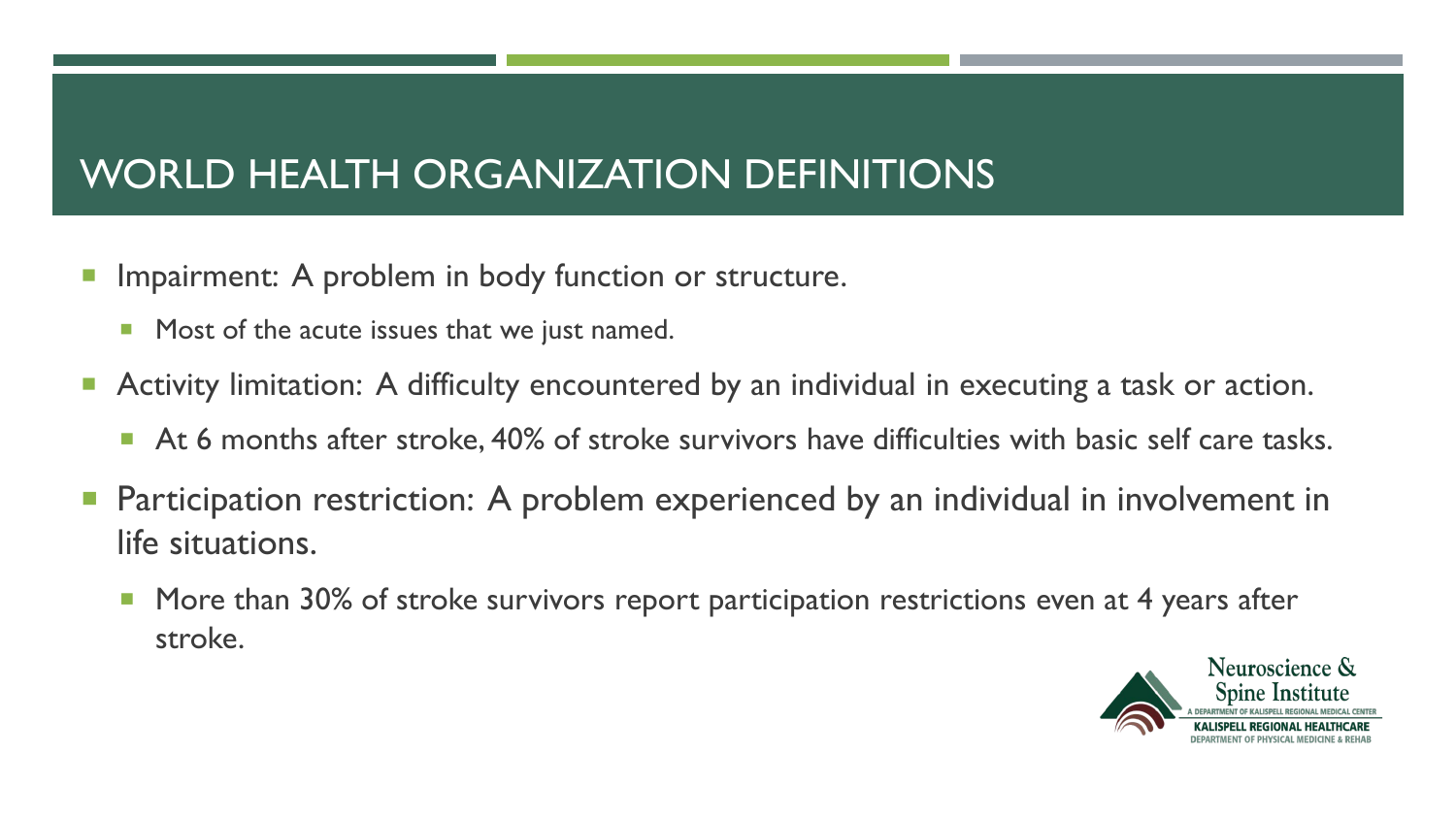# WORLD HEALTH ORGANIZATION

**Disability: A complex phenomenon, reflecting the interaction between features of a person's body and features of** the society in which he or she lives. Disability is the interaction between individuals with a health condition (e.g. stroke) and personal and environmental factors (e.g. negative attitudes, inaccessible transportation and public buildings, and limited social supports).

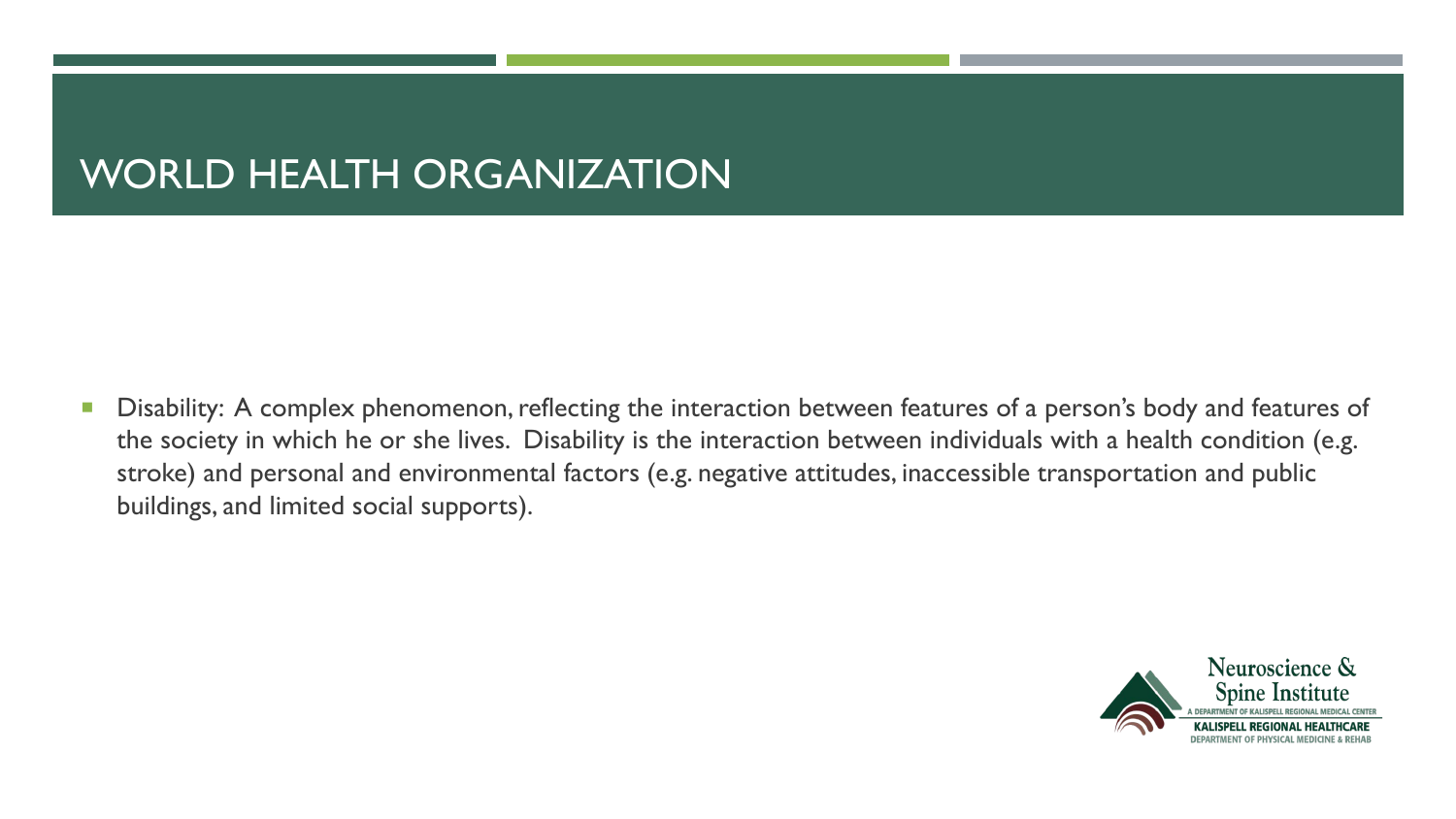### IMPAIRMENTS

- **Spastic hemiplegia**
- **Aphasia**
- **Impaired cognition**
- **Vision loss**
- **Dysphagia**
- Deep vein thrombosis
- **Pressure sores**
- **Neurogenic bladder**
- **Depression**
- **Loss of muscle mass**
- **Chronic pain**
- **Hemineglect**

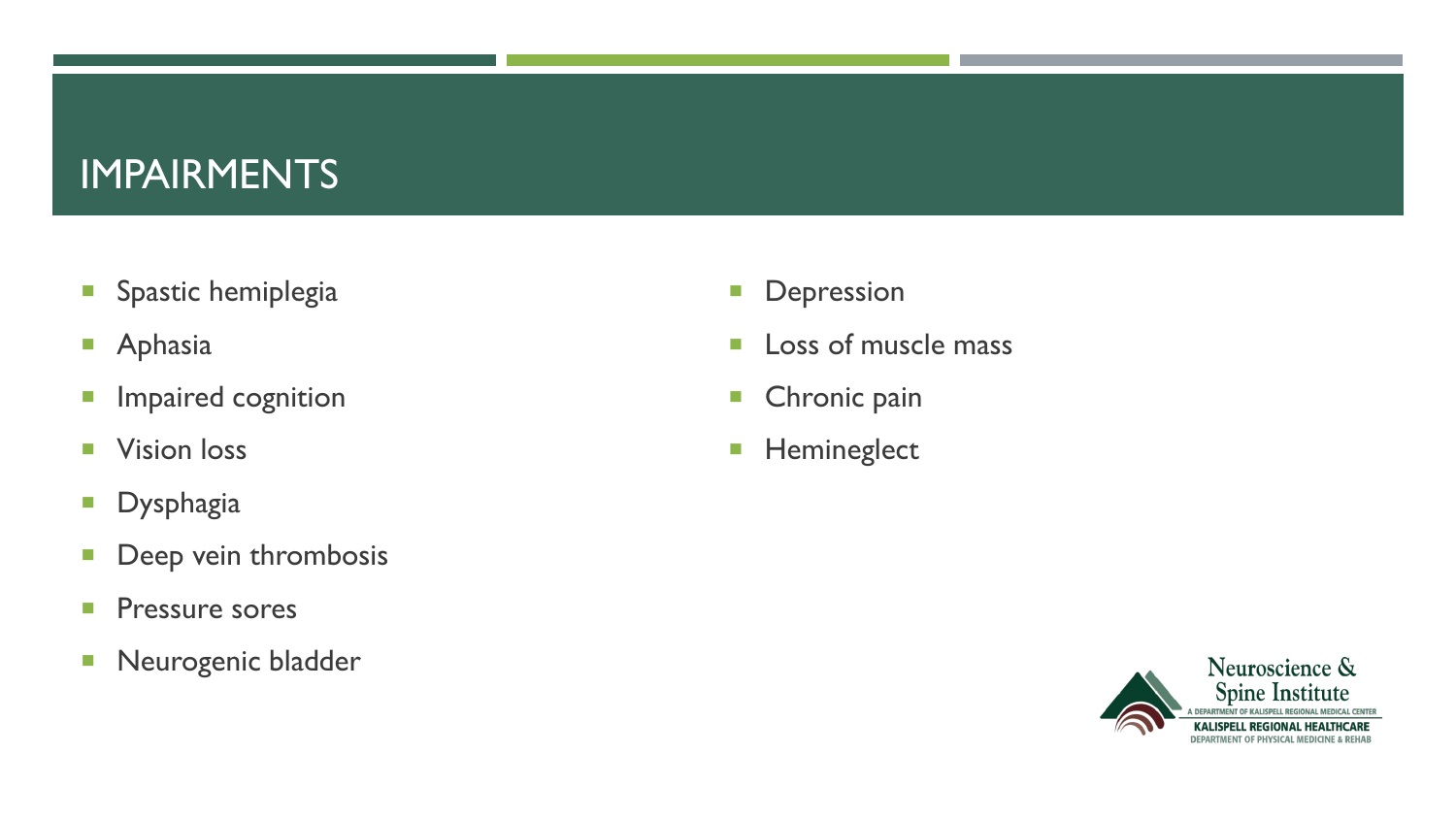# ACTIVITY LIMITATIONS

- **Nalking**
- **Communicating**
- **Paying bills**
- **Cutting food**
- **Toileting**
- **Feeding**
- **Dressing**
- **Thinking**
- **Transferring**
- **Picking up grandchildren**
- **Ballroom dancing**
- **Swinging a golf club**
- **Driving**
- **Playing piano**
- **Playing bridge**

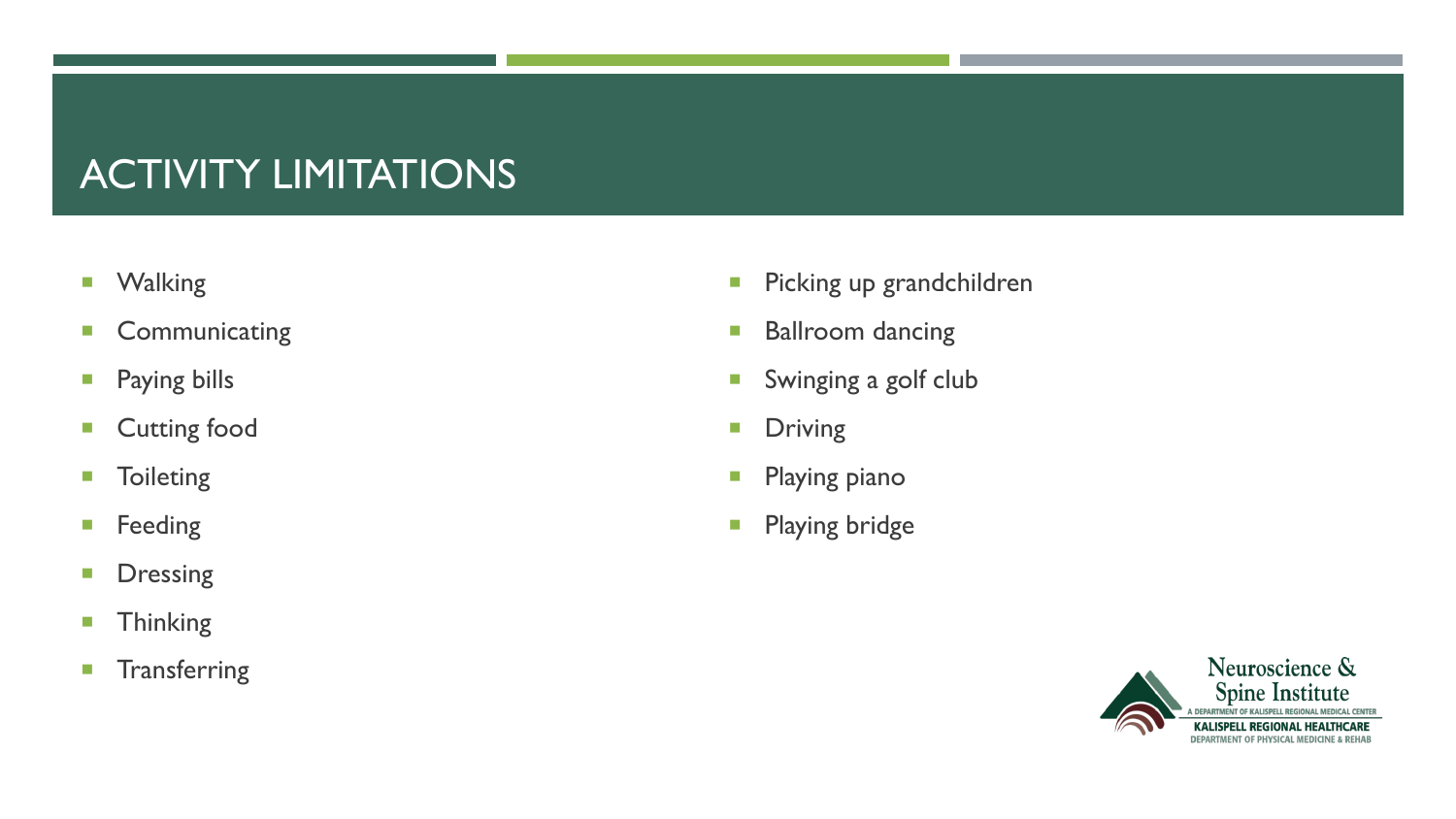# PARTICIPATION RESTRICTIONS

- Social role
	- **Community reintegration**
- **Familial role** 
	- **Redefine familial roles**
- **Vocational role** 
	- Can they go back to work?
	- **In the same capacity?**
- **Engagement**
- **Autonomy**

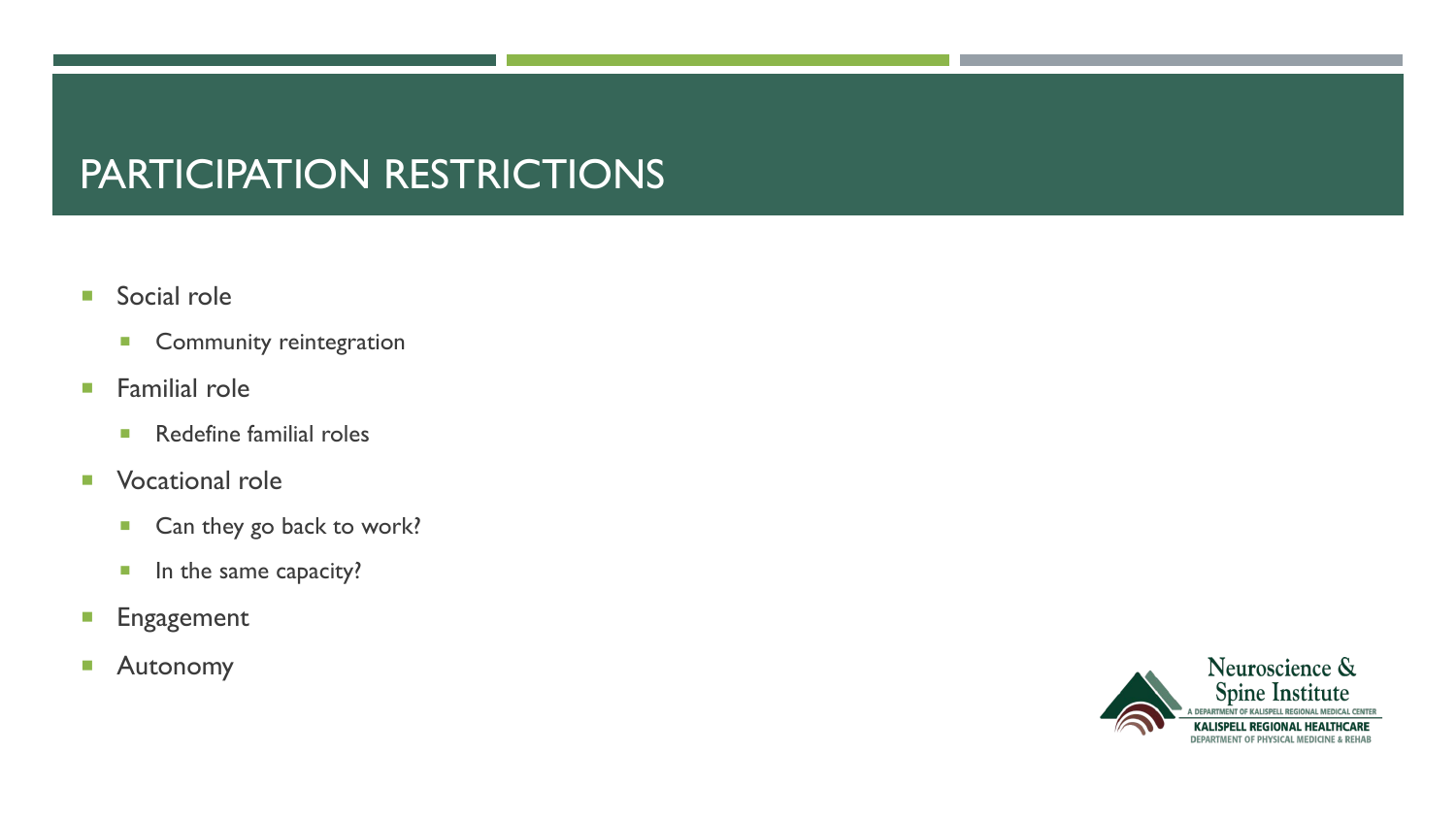### **HEMIPARESIS**

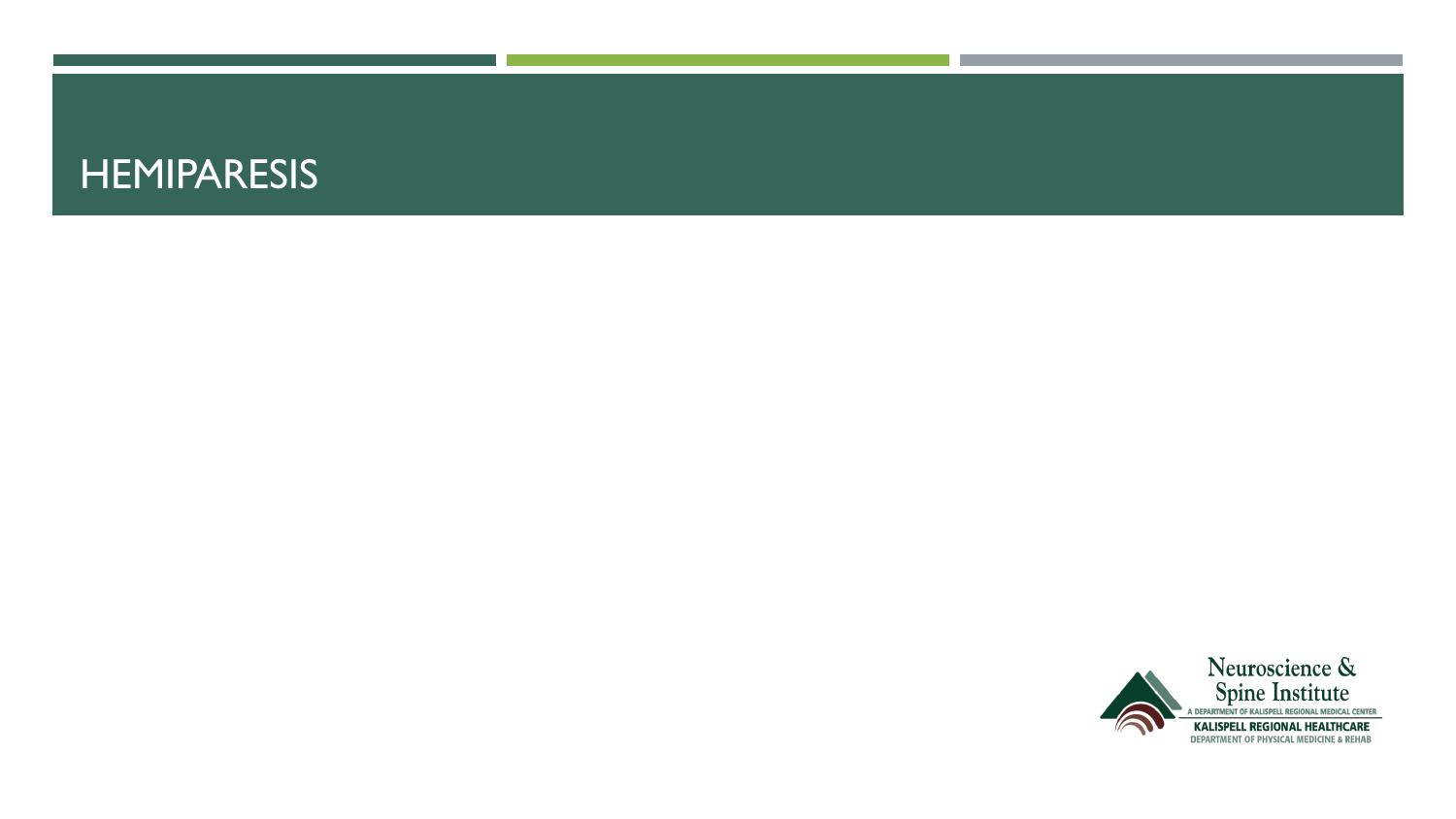### **HEMIPARESIS**

- Treat with PT, OT
	- **With MCA stroke, leg usually recovers before the arm**
	- **Proximal to distal recovery**
- **Electrical stimulation** 
	- **Prevents atrophy**
	- **Facilitates use of muscles that are starting to activate**

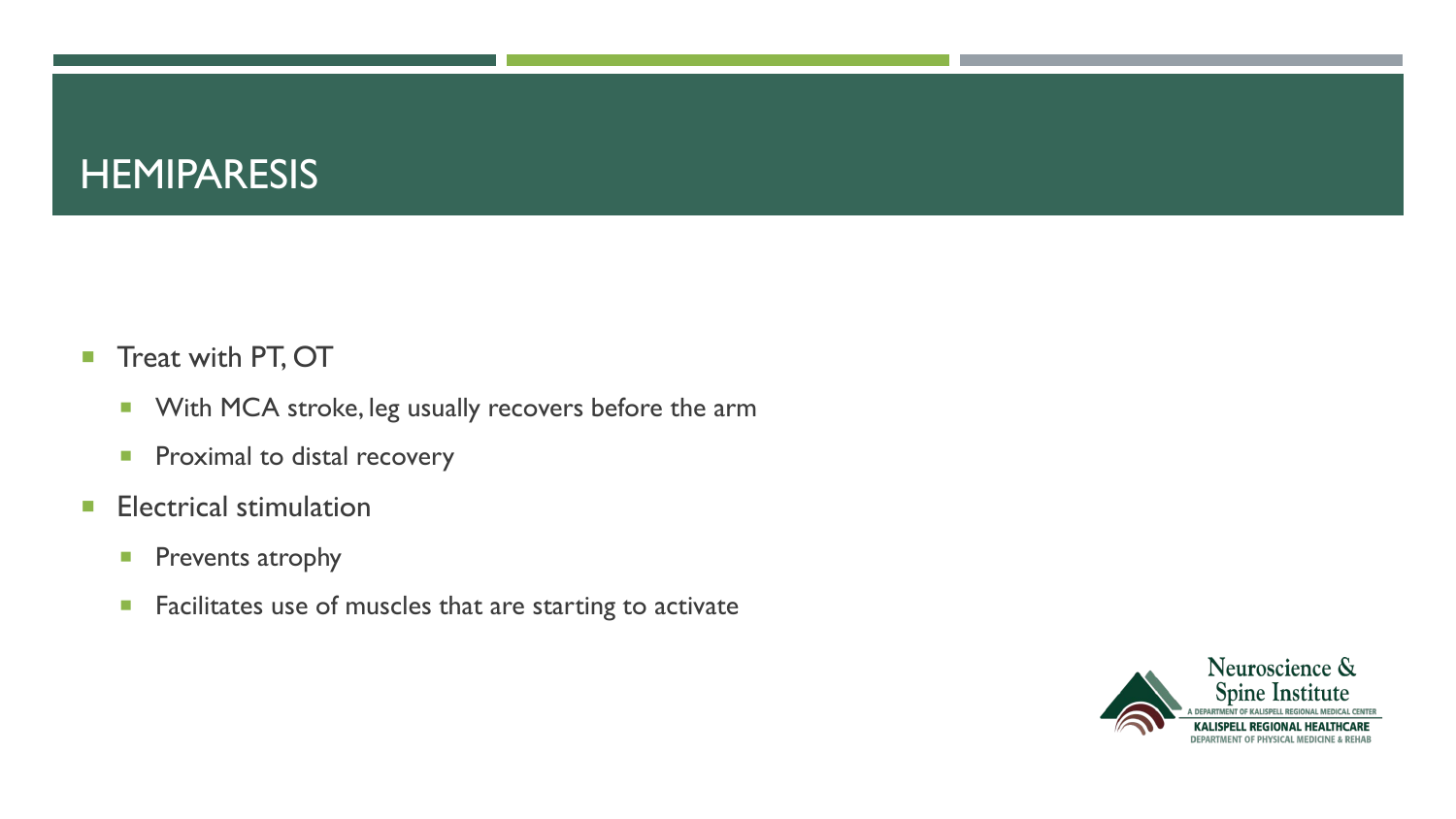### **HEMIPARESIS**

- **Bracing for foot drop, knee hyperextension** 
	- **Improves gait mechanics**
	- **Prevents falls**
	- **Prevent arthritis**
- **Bracing for wrist and shoulder** 
	- **Usable position at the wrist**
	- **Prevent contracture at the wrist**
	- **Alleviate shoulder pain**
- **Medications** 
	- SSRIs have been shown to improve dependence, disability, neurological impairment, anxiety, and depression after stroke

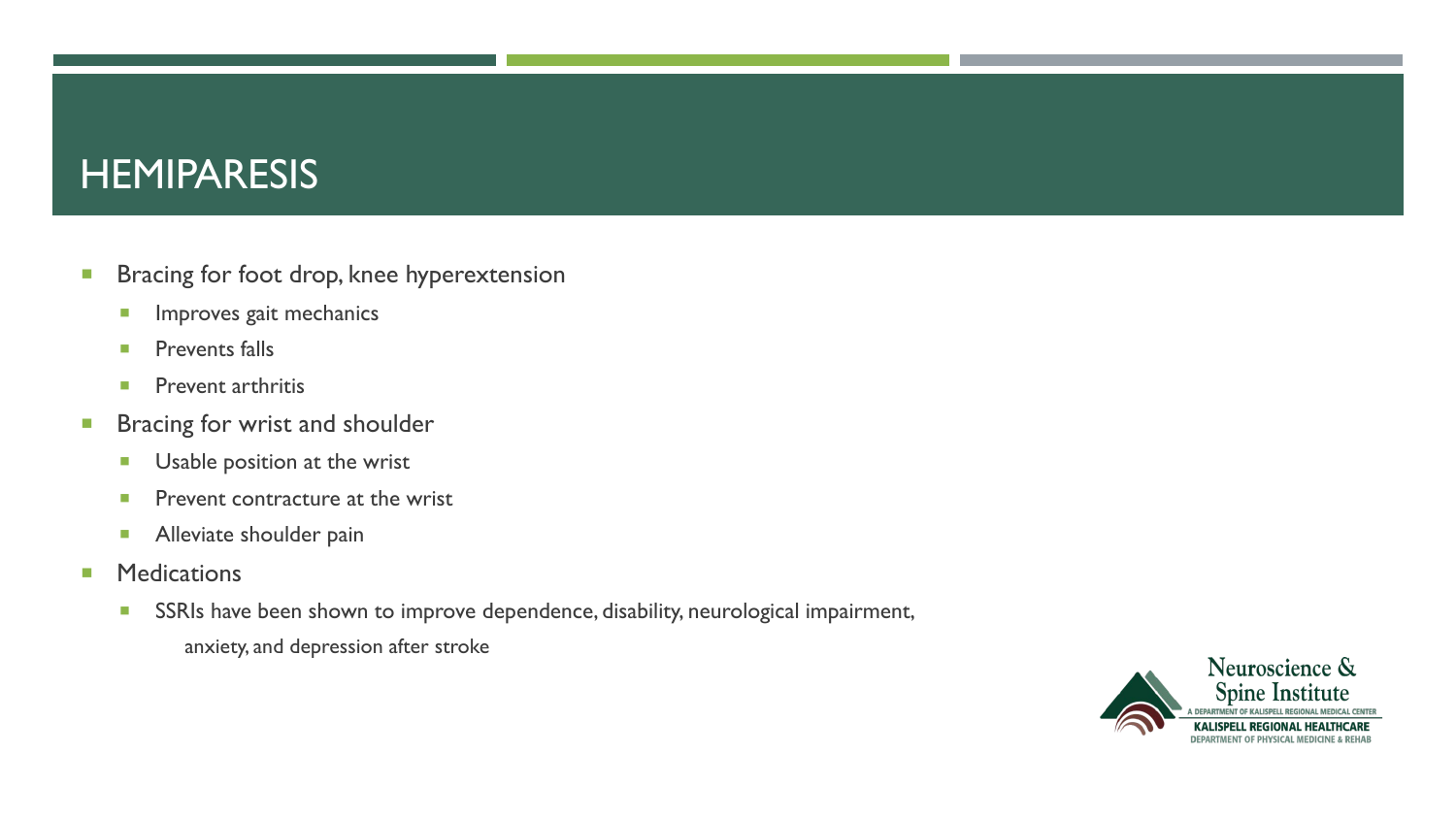

- **What is spasticity?**
- How do you treat it?

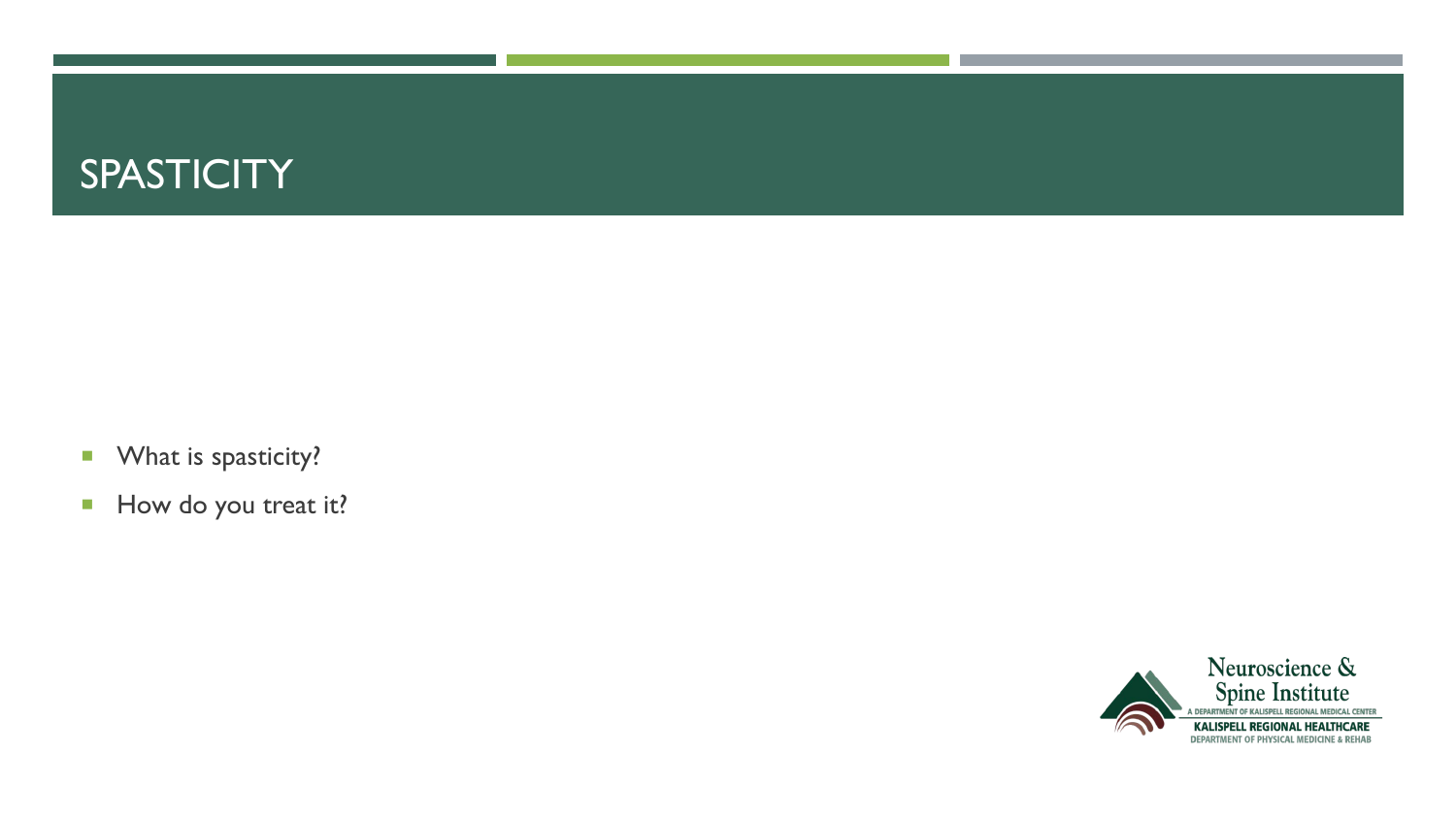"Spasticity is a motor disorder characterized by a velocity dependent increase in tonic stretch reflexes ("muscle tone") with exaggerated tendon jerks, resulting from hyperexcitability of the stretch reflex, as one component of the upper motor neurone syndrome."

Lance 1980

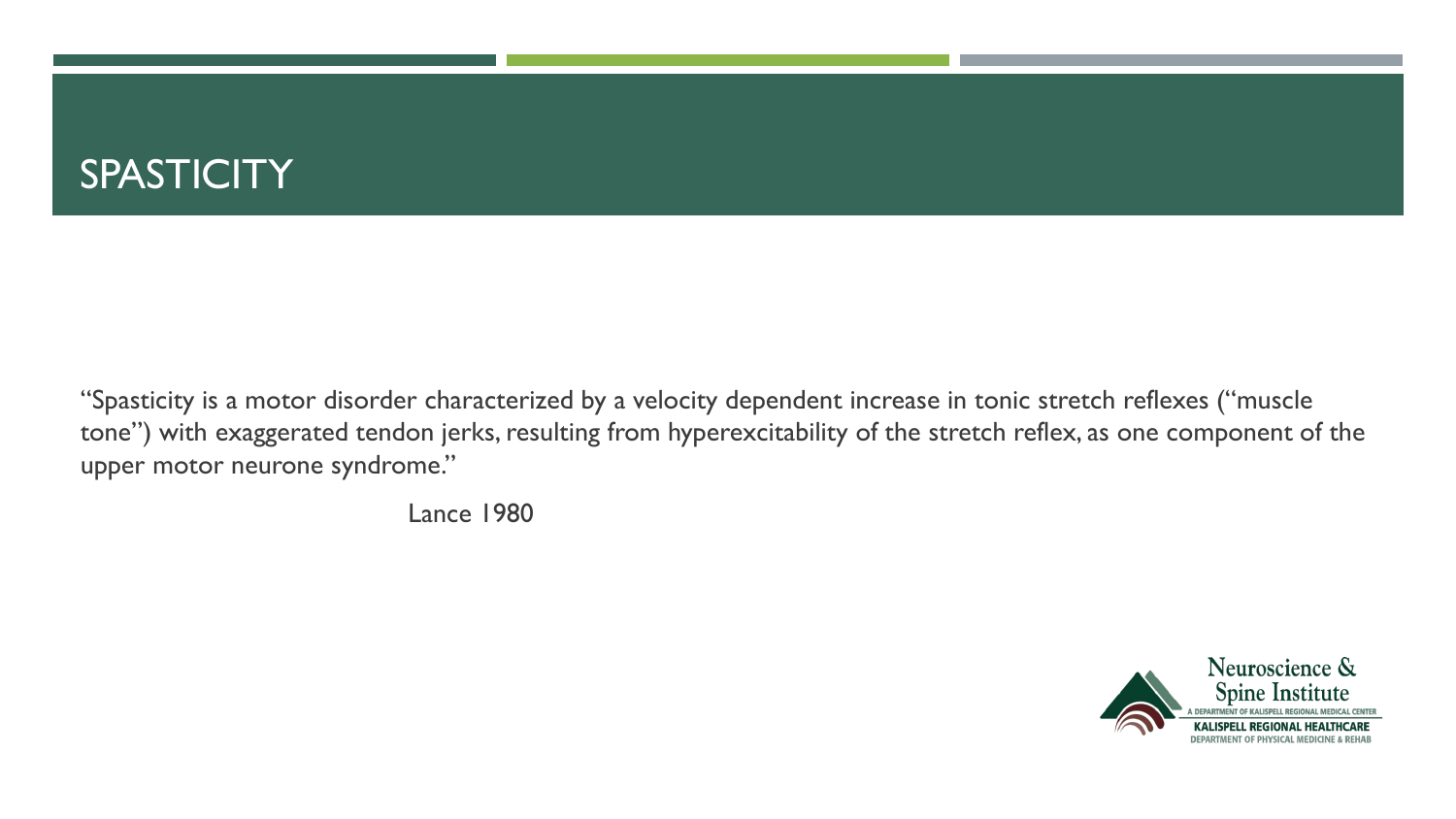- **Not all spasticity is bad** 
	- **Maintenance of muscle mass, especially over bony prominences less skin breakdown**
	- **Reflexive bowel and bladder function**
	- **Decreased incidence of osteoporosis**
	- **Increased metabolic needs less likely to gain weight.**
	- **Maybe increased function or decreased caregiver burden**

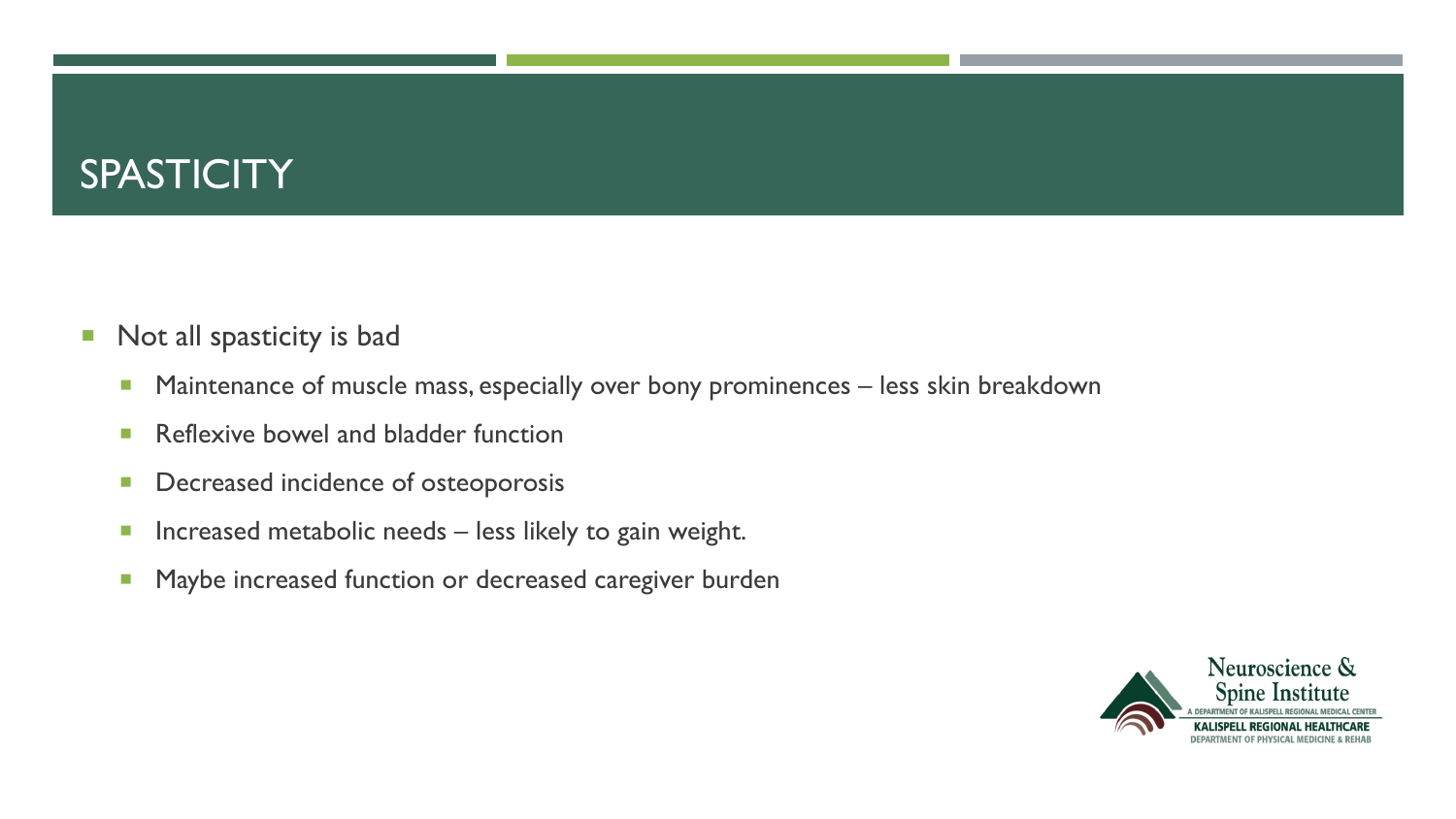#### **Goals**

#### **Measurable**

- Impairment  $\rightarrow$  what clinicians measure well
- Function  $\rightarrow$  what matters more to patients
- **Patient (or caregiver)-centered** 
	- **May not correspond to technical or clinical goals**

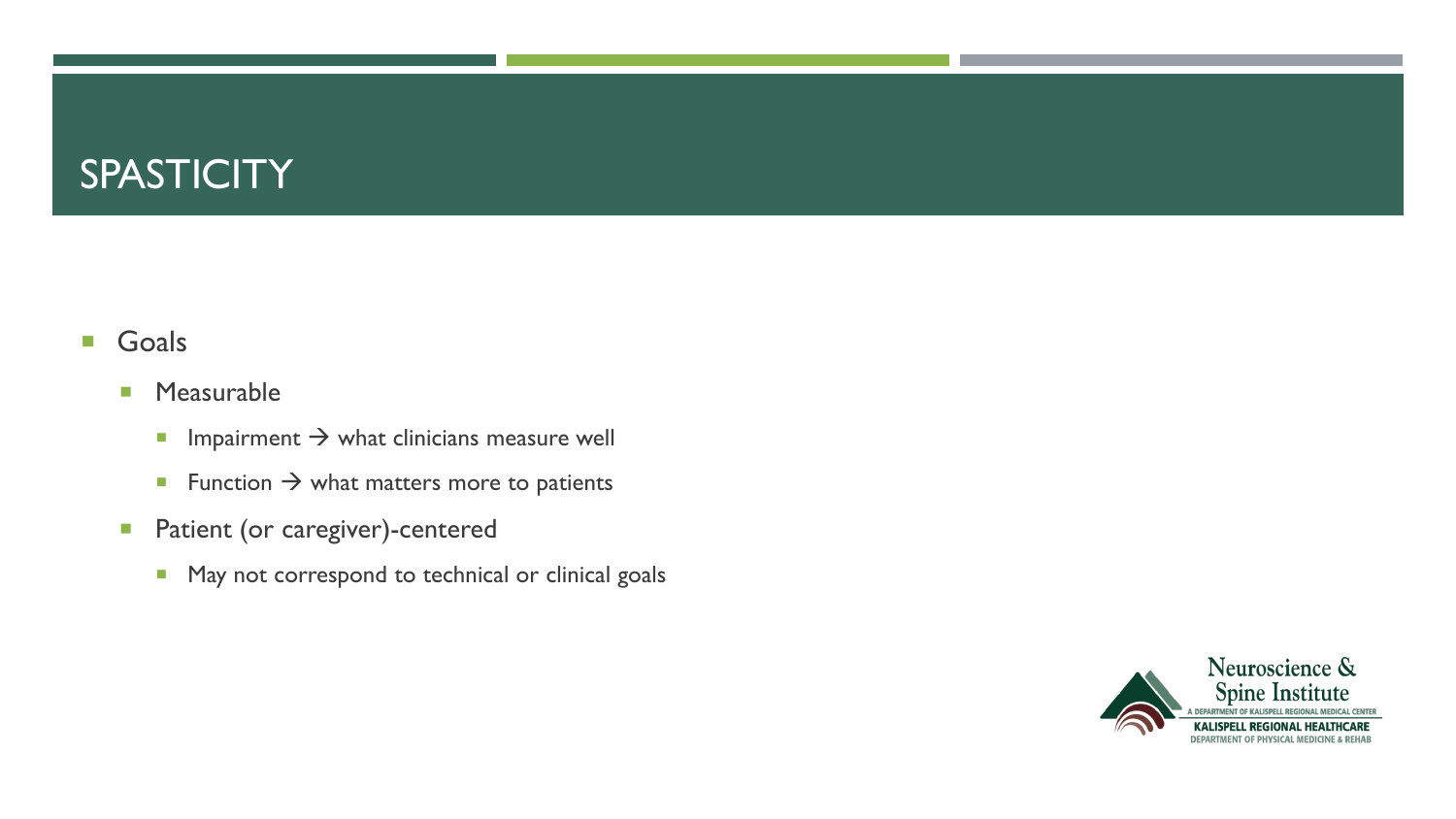#### **Goals**

- **Low level: passive function** 
	- **Positioning, orthotic fit, compliance, decreased spasms, pain control, decrease caregiver burden, prevent contractures**
- **High level: active function** 
	- **Upper extremity: improve prehension, grasp, release, improved reaching and overhead activities, reduce shoulder pain with movement**
- ADL
	- **Increase independence, decrease time to perform**
- **Nobility** 
	- **Speed, balance, quality, safety, prevent future complications**
- **D** Others
	- **Improve efficiency of exercise/stretching program**

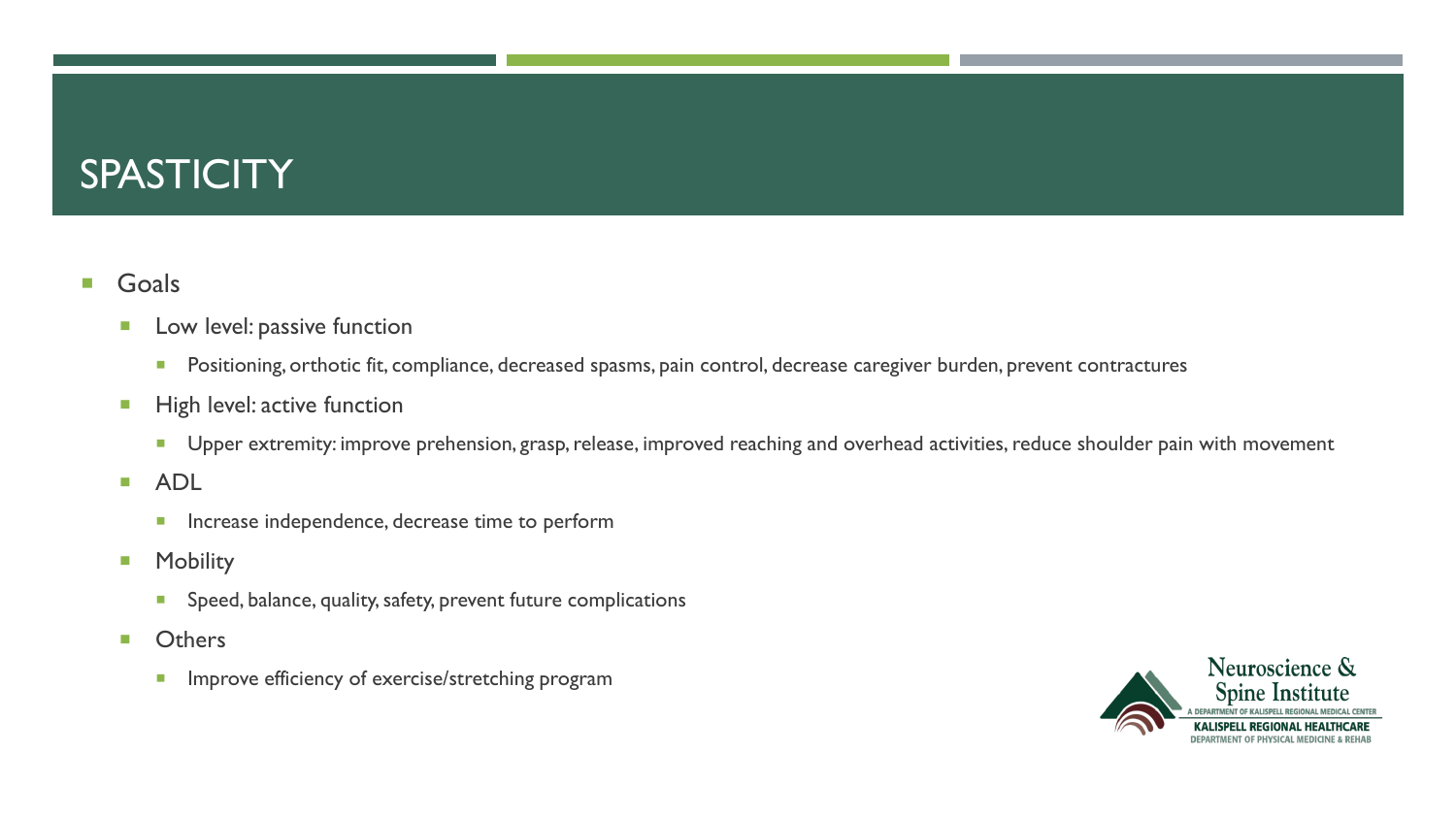#### **Treatments**

- **Therapy** 
	- **Stretching, casting, stretching, modalities, stretching, positioning**
- **Oral medications** 
	- **Baclofen, tizanidine, dantrolene, benzodiazepenes**
- **Injectable medications** 
	- **Botulinum toxins**
- **Implantable options** 
	- **Baclofen pump**
- **Surgical treatments**

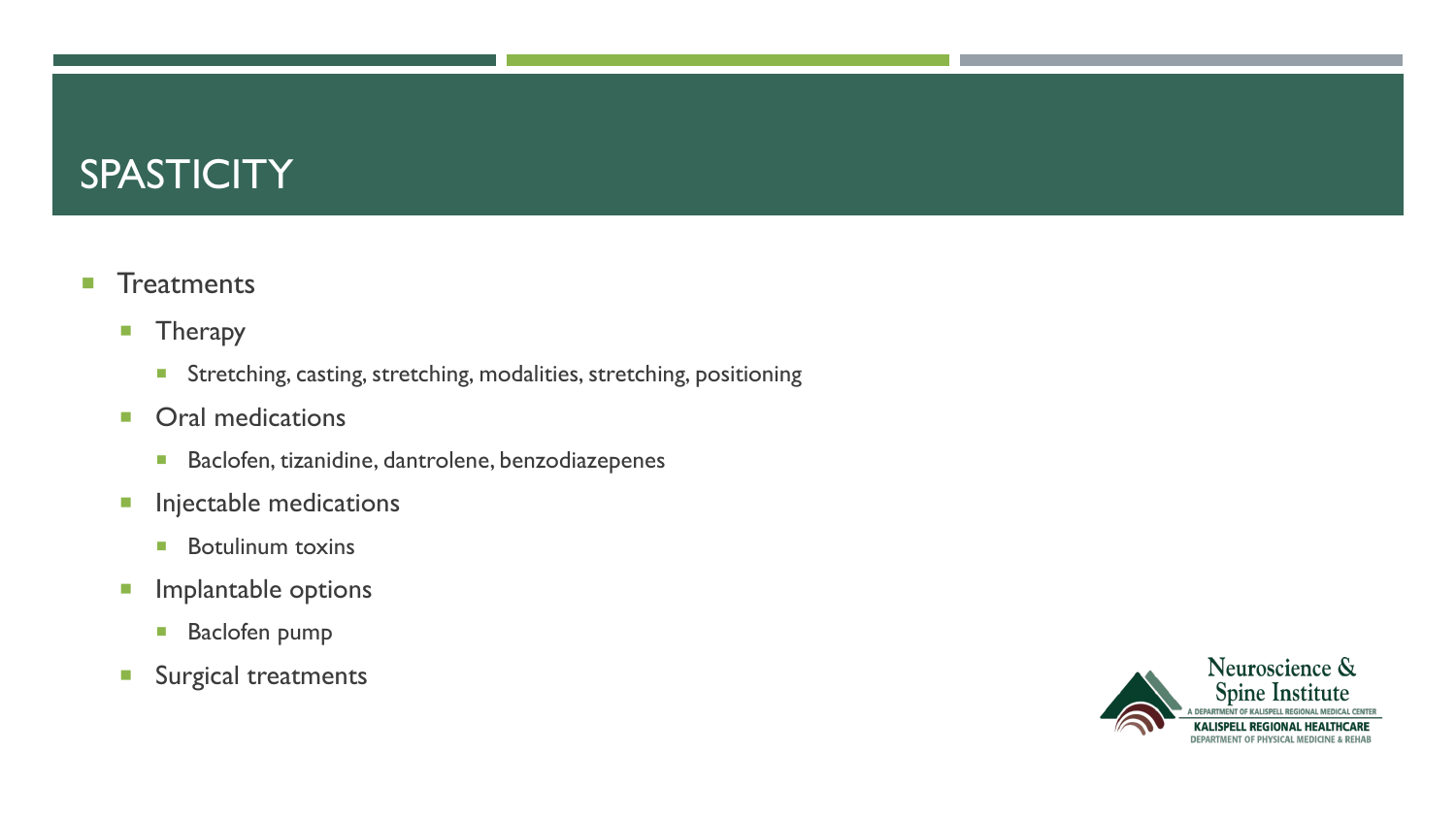

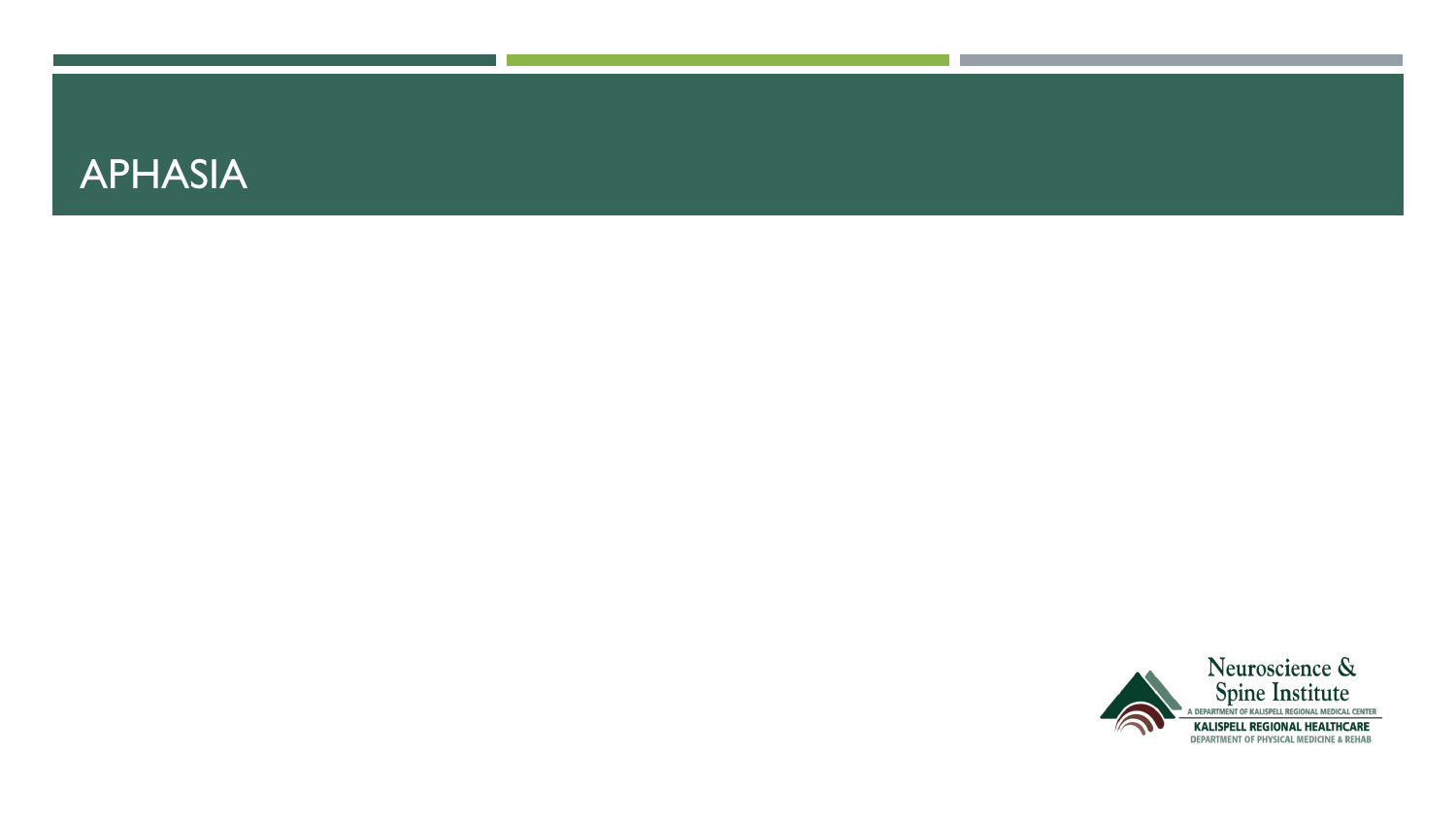

- **Speech therapy**
- **Augmentative communication devices**
- **Sometimes medications**

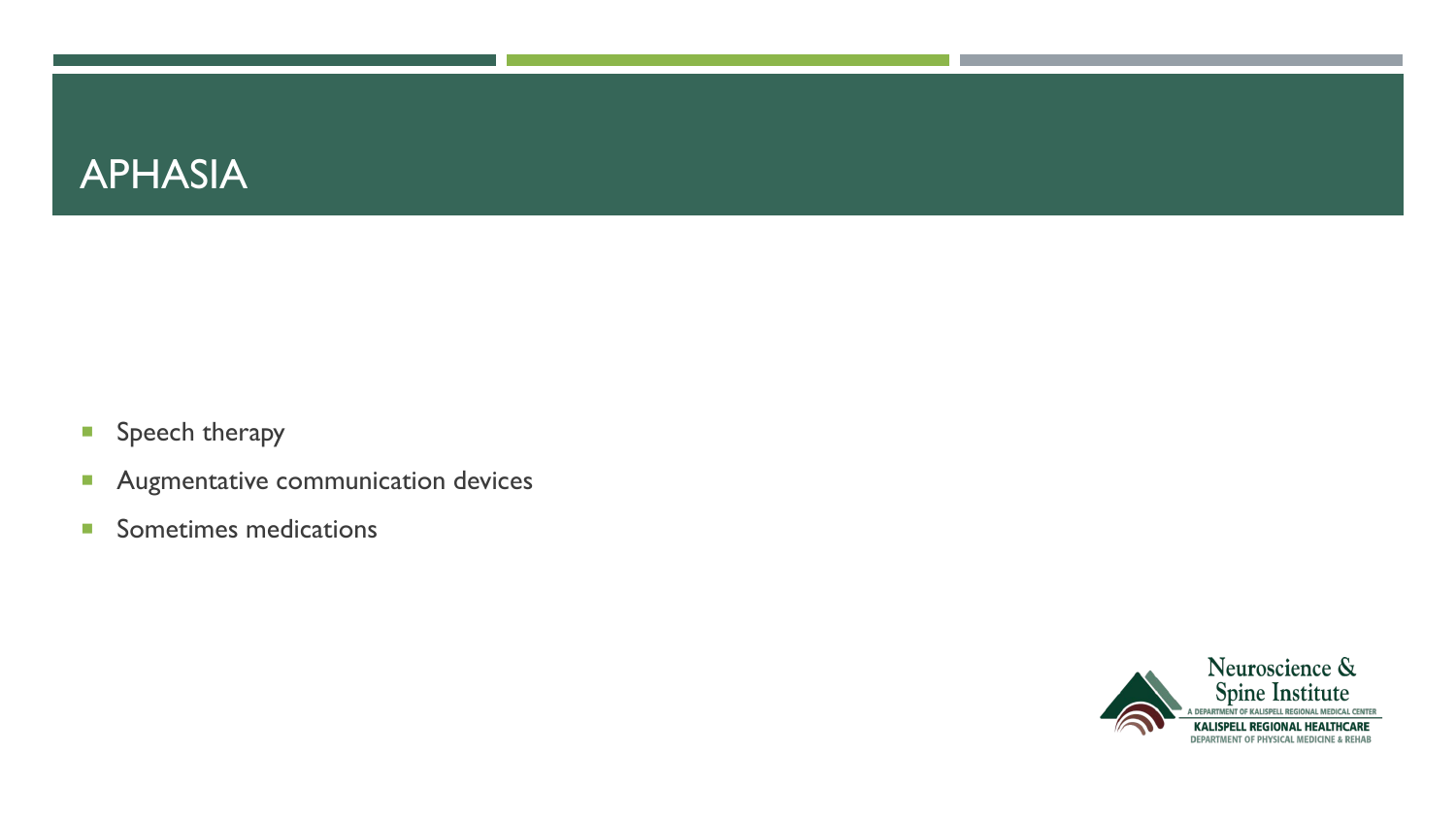### IMPAIRED COGNITION

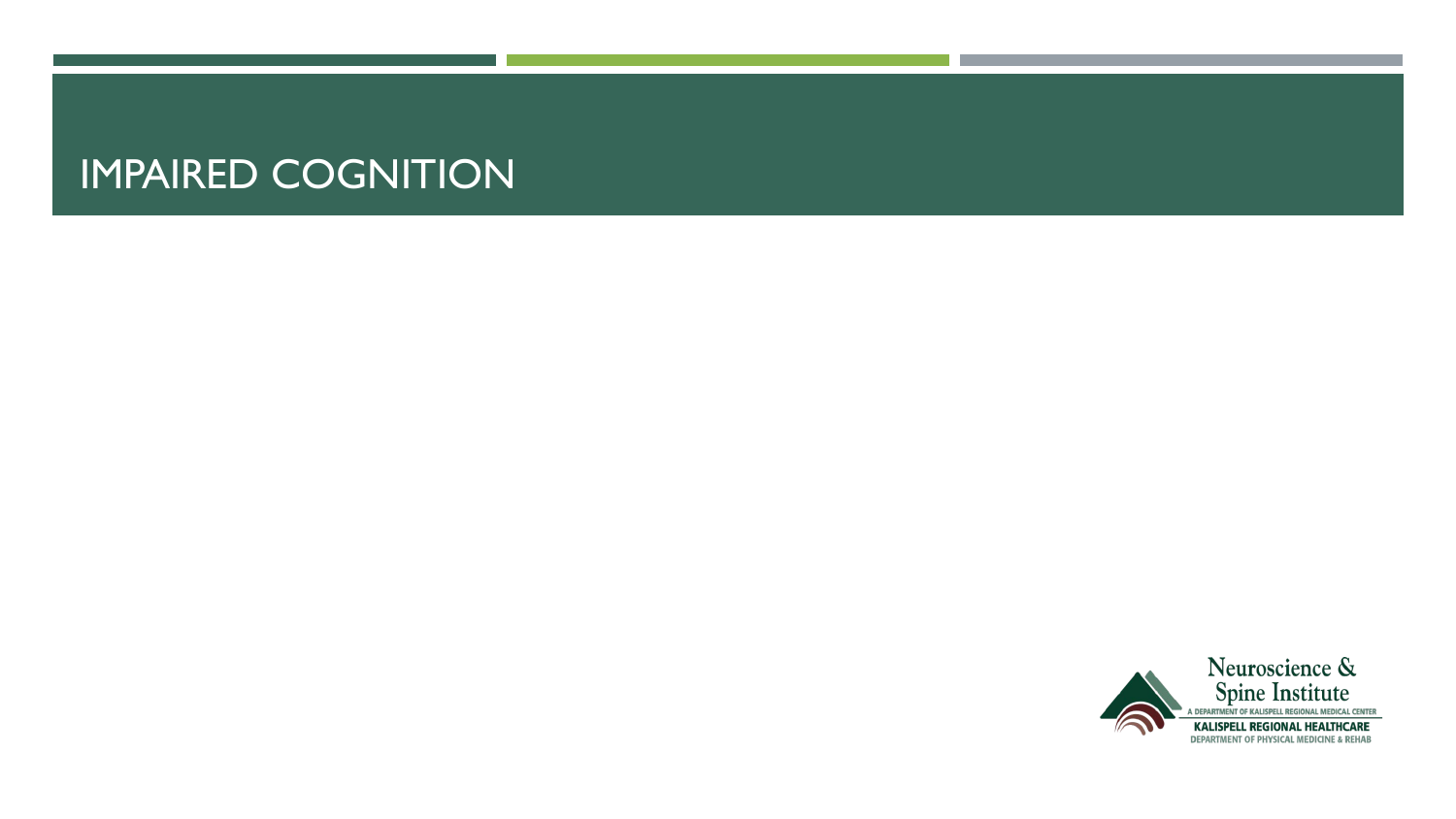# IMPAIRED COGNITION

- **Speech therapy**
- **Compensatory techniques**
- **Medications** 
	- **Amantadine**
	- Ritalin (and other stimulants)
	- **Aricept (and others)**
	- **Anti-depressants**

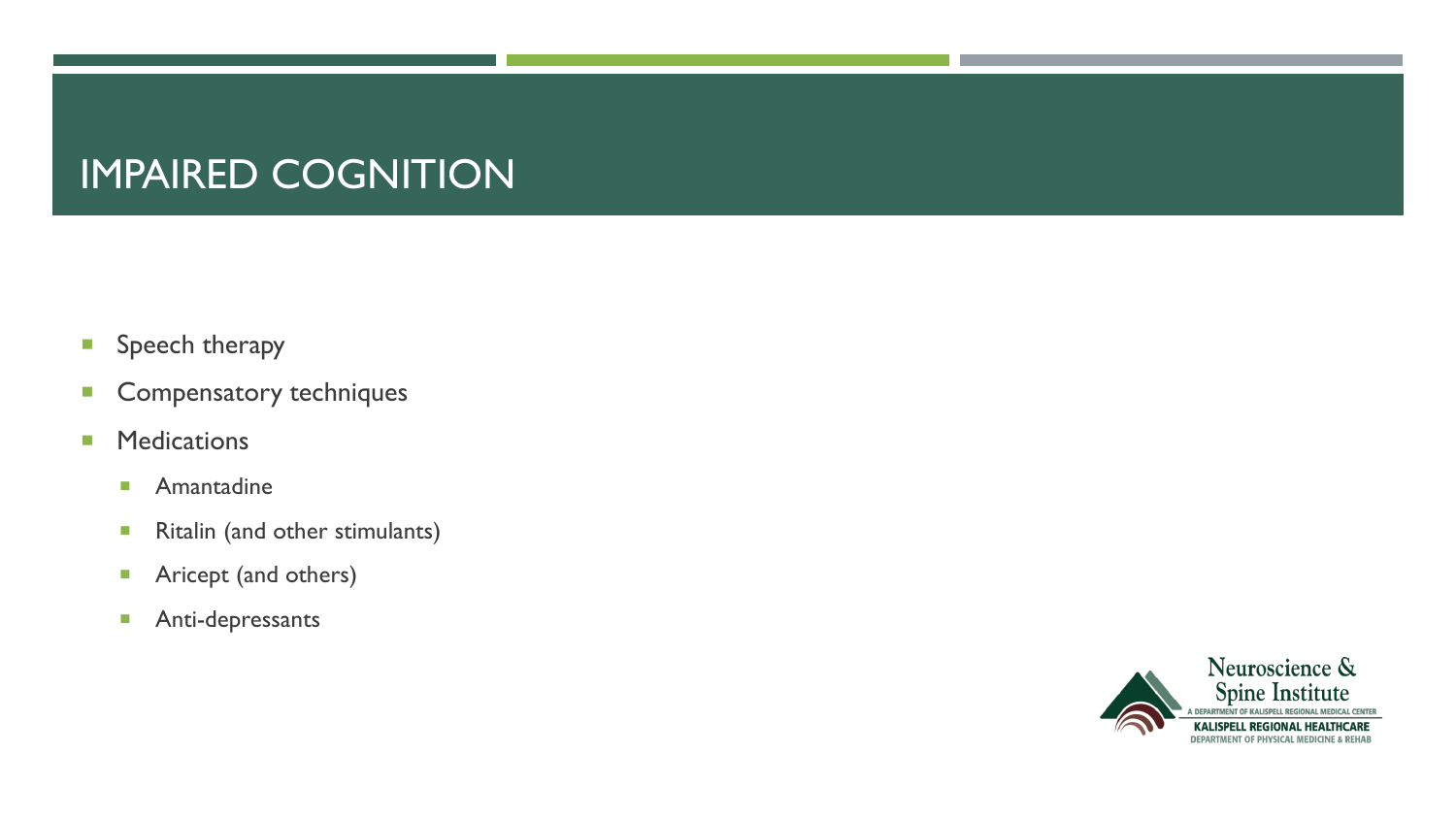### VISION LOSS

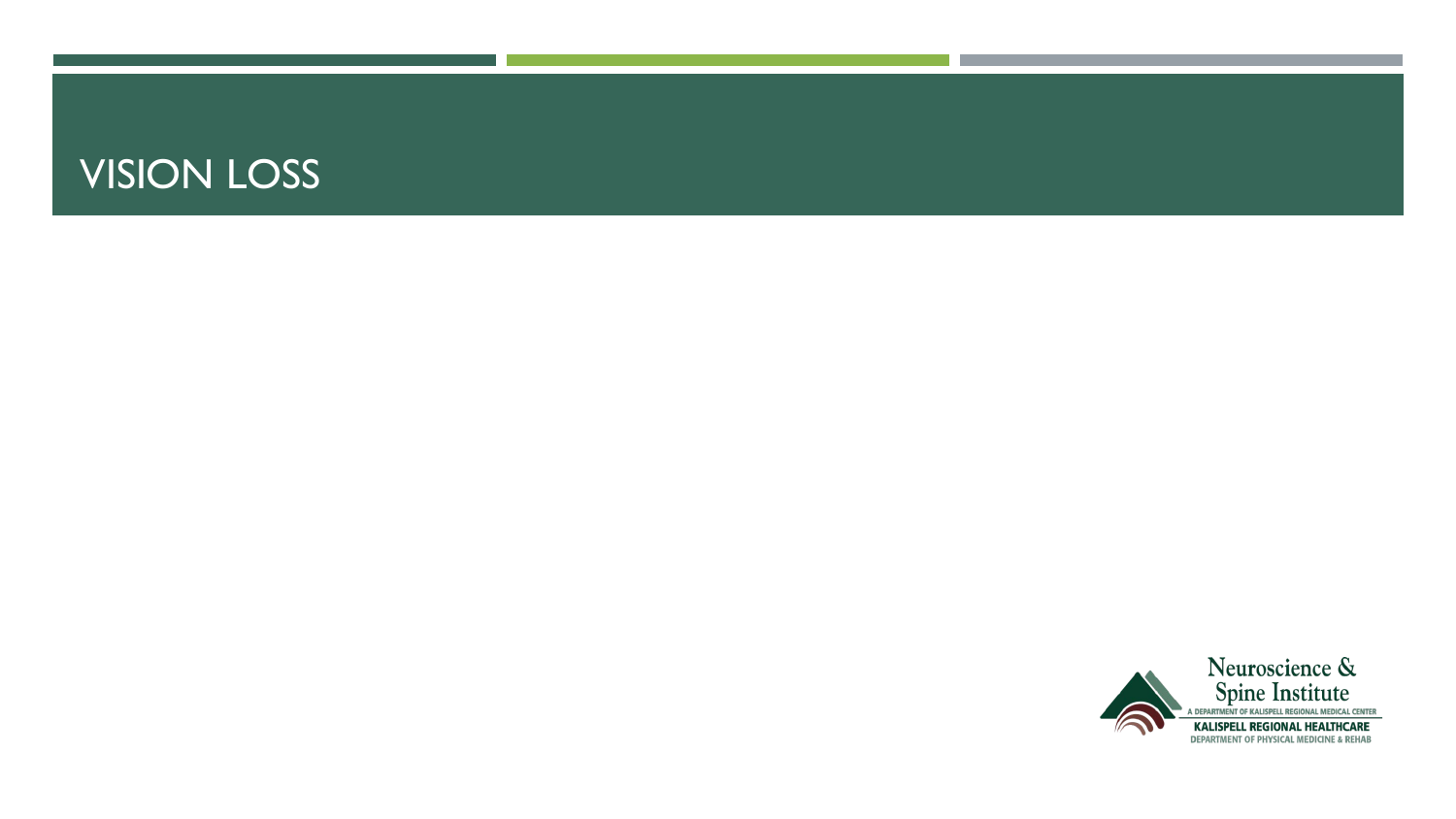# VISION LOSS

- **•** Ophthalmologic evaluation
- **•** Occupational therapy
- **Prisms**
- **Eye patch**

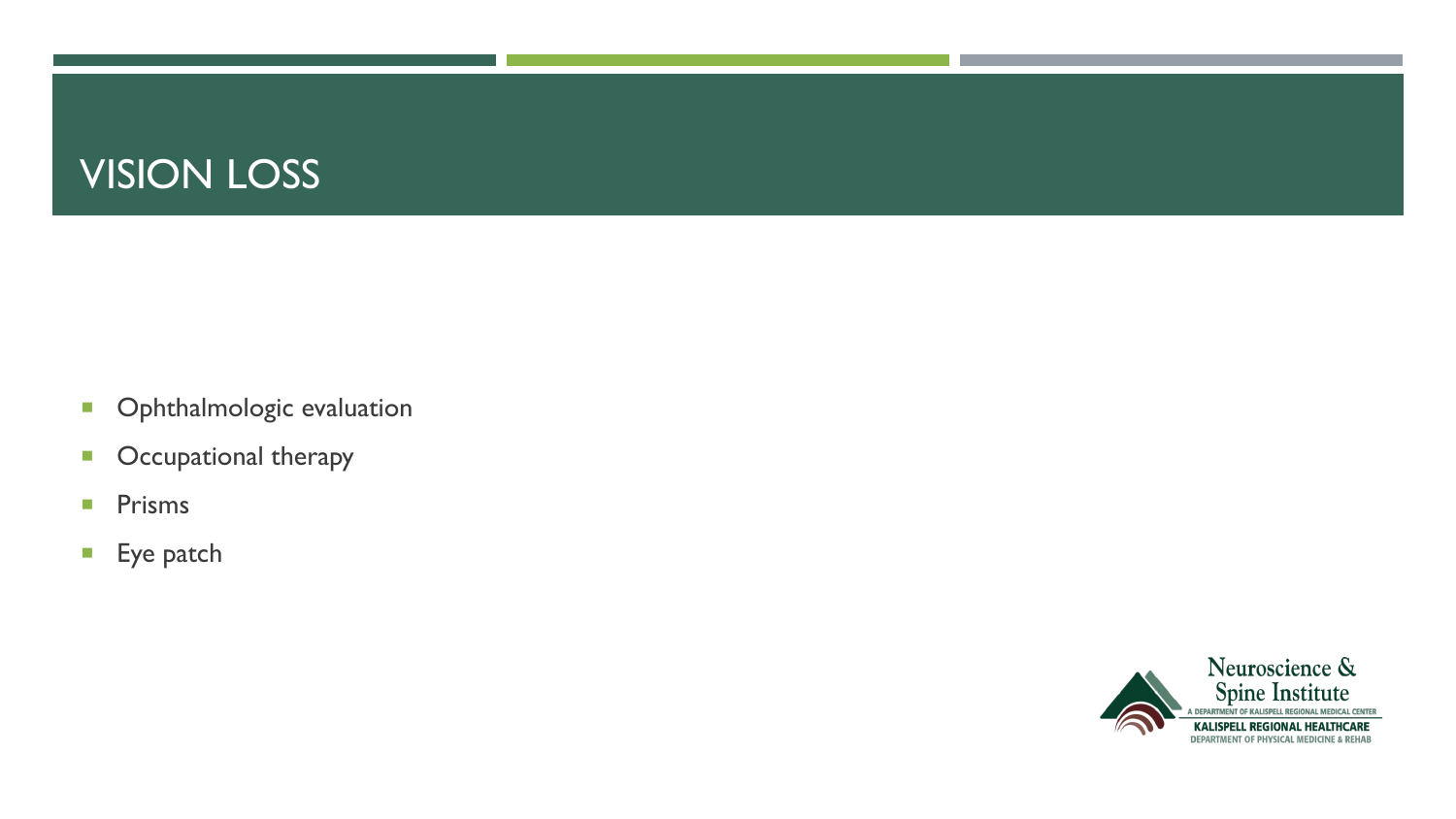### FATIGUE

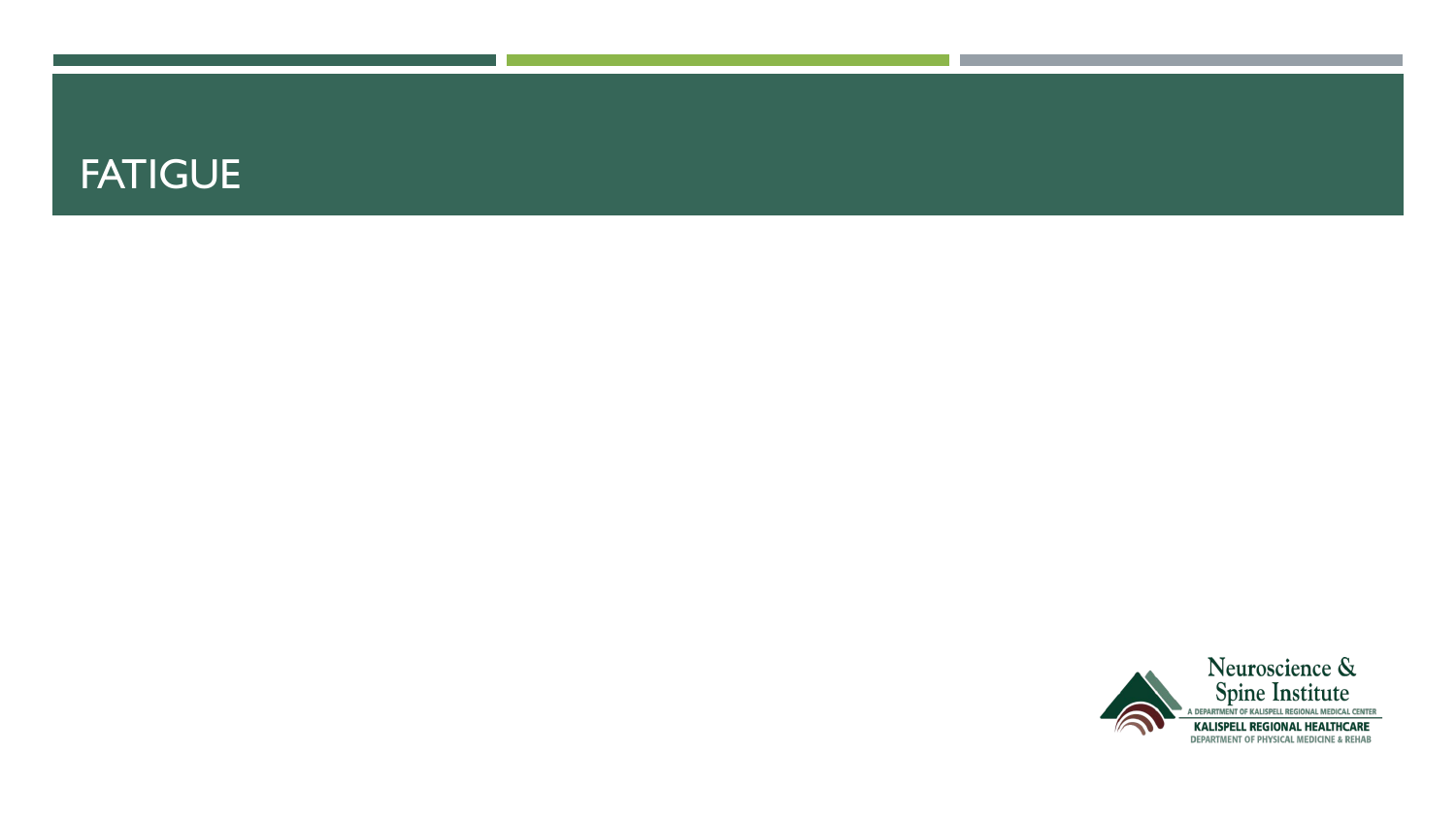# **FATIGUE**

- **Sleep training**
- **Consider sleep study**
- **Consider endocrine work up**
- **Treat mood disorders**
- **Medications** 
	- **Amantadine**
	- **Ritalin (and others)**
	- **Anti-depressants**
	- **Vitamin D**

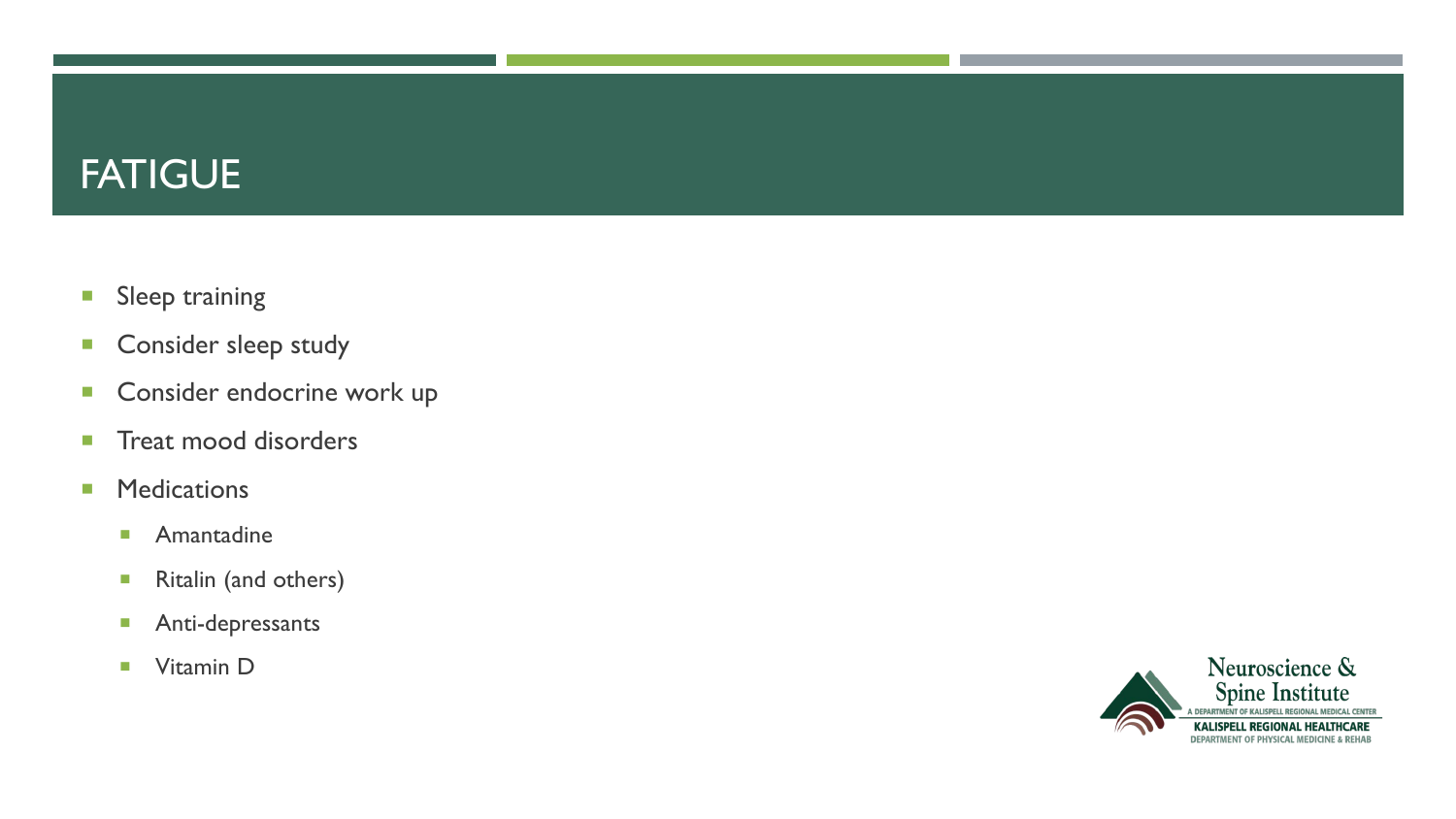### MOOD DISORDERS

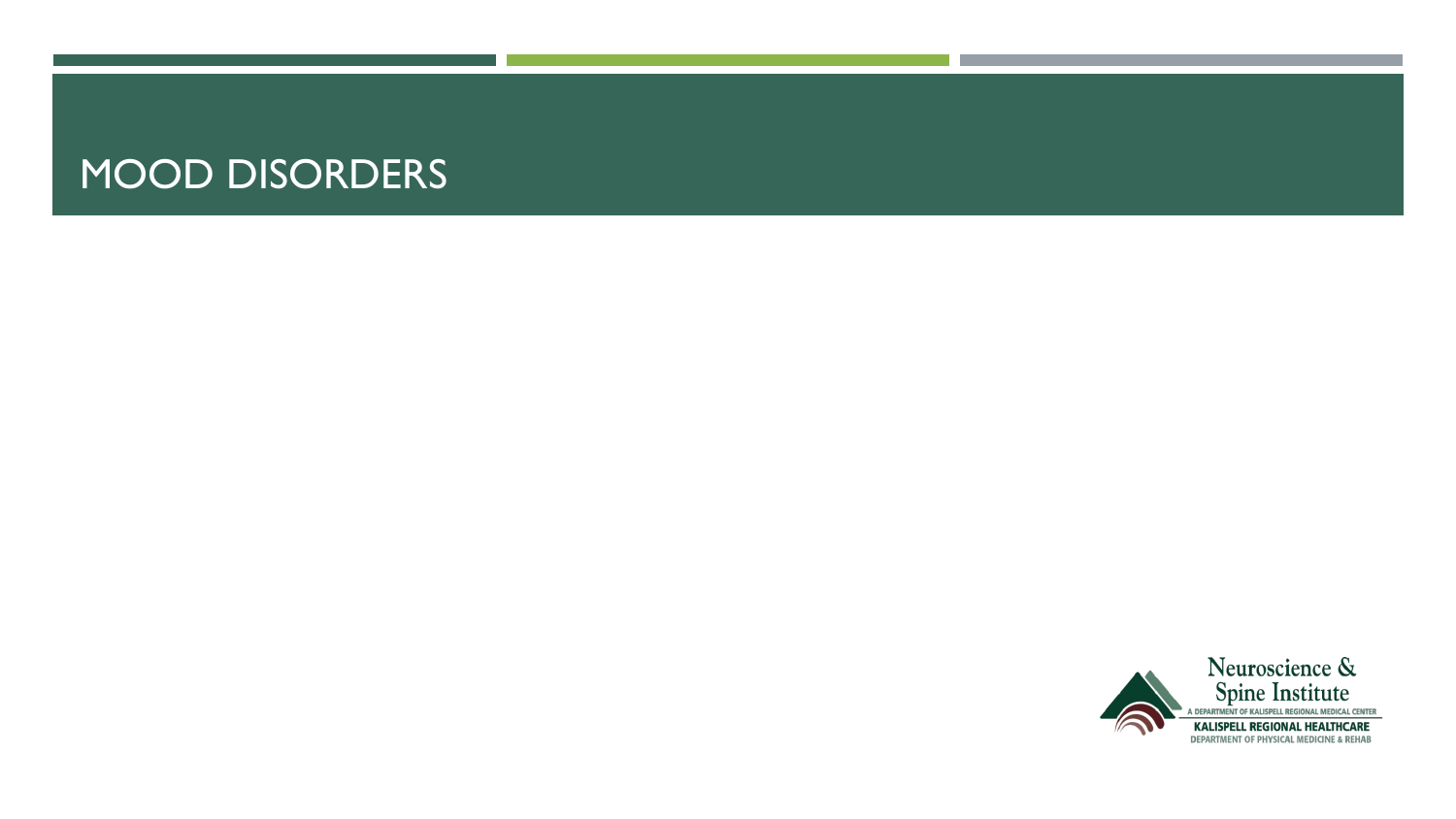# MOOD DISORDERS

#### **Ask**

- **Mood, hobbies, activities, family, schedule**
- **Counselling**
- **Antidepressants** 
	- **Especially SSRIs**

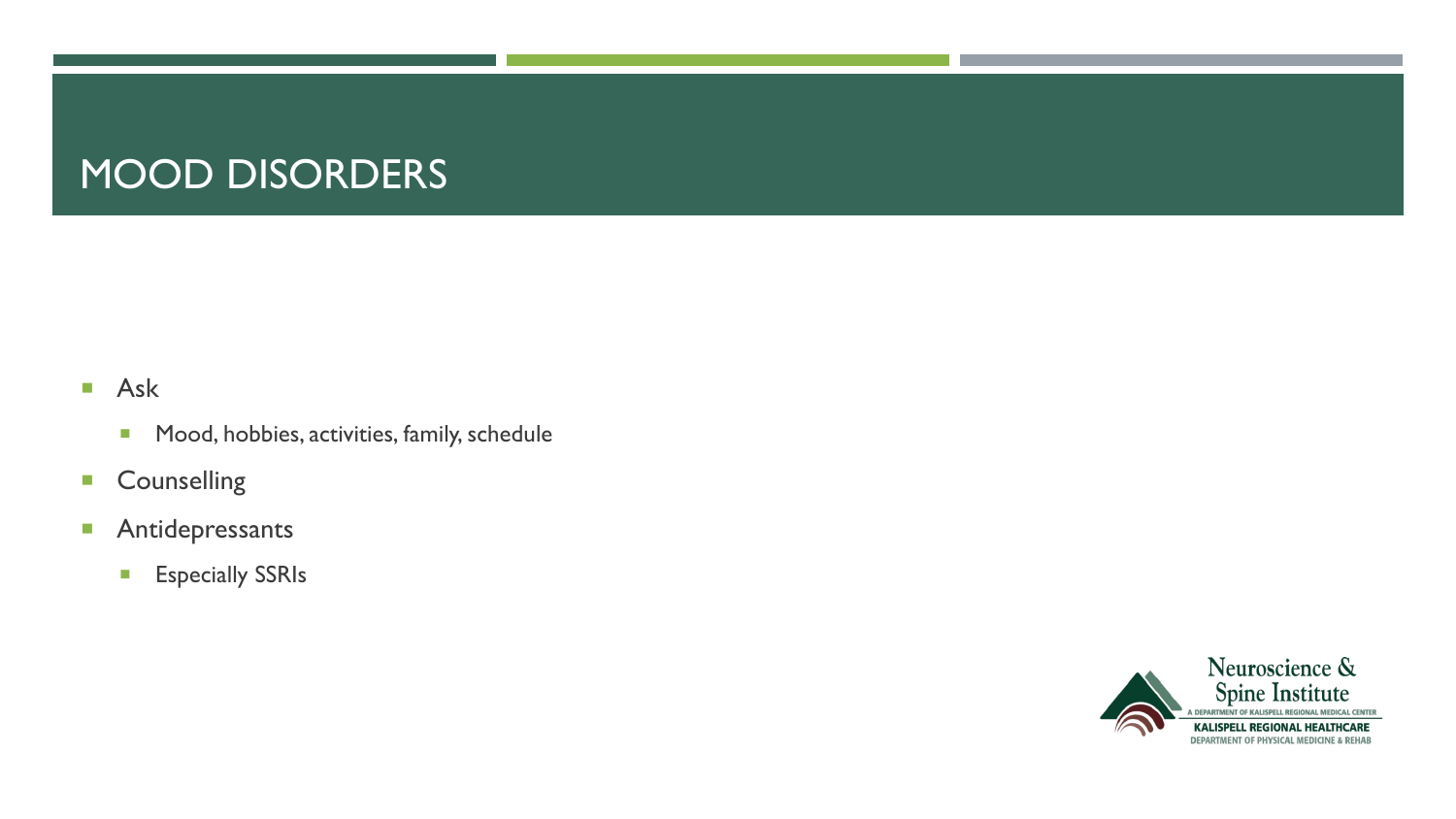# SECONDARY STROKE PREVENTION

- Blood pressure goal: less than 140/90 and sometimes less than 120/70
- **Aspirin or Plavix**
- If atrial fibrillation  $(a, fib)$  consider warfarin or other anticoagulants
- Statin decreases risk of primary and secondary stroke with or without elevated cholesterol
- Diabetes goal: AIC less than 7
- **Lifestyle modifications: stop smoking, eliminate or reduce alcohol, moderate to vigorous physical exercise most** days of the week for at least 40 minutes, weight reduction

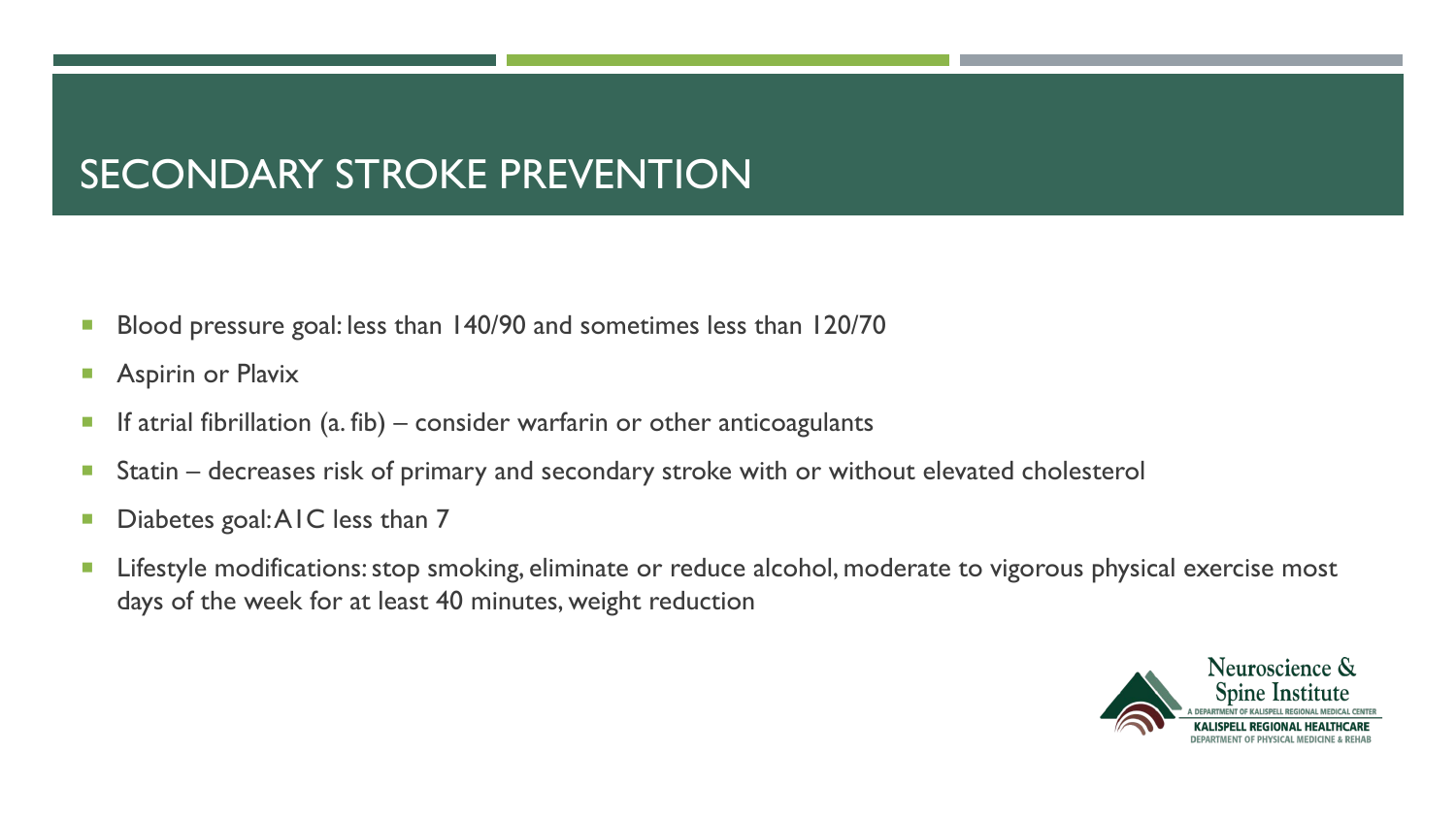# WHEN DO WE START THESE THINGS?

- **Inpatient rehabilitation** 
	- **Early if possible**
- **Skilled nursing/transitional care** 
	- Don't let them be lost to follow up
- **Home**

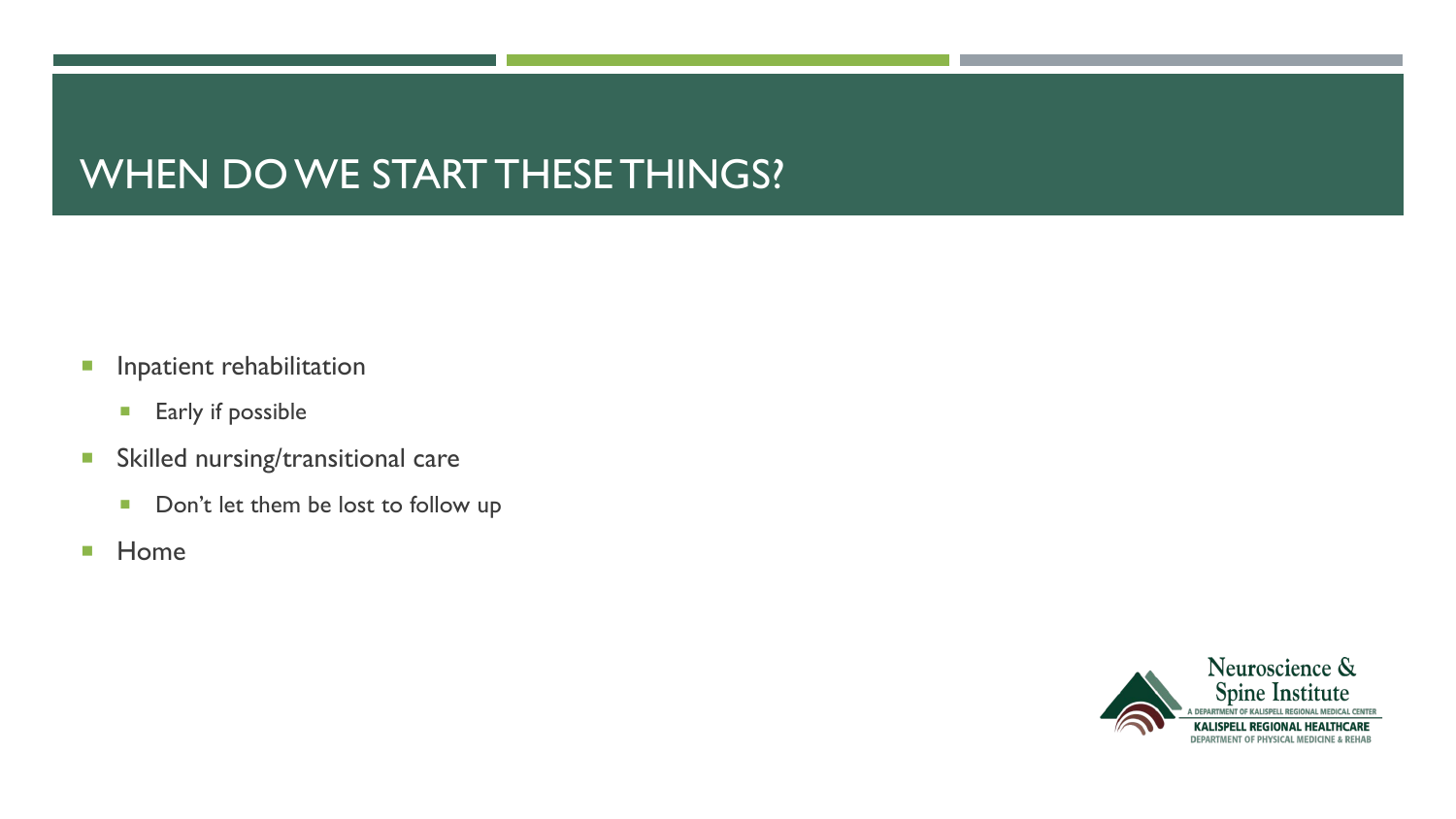### SUMMARY

- Acute effects of stroke become chronic effects of stroke.
- **Treat impairments with goals that will affect quality of life now or in the future.**
- **Remember that disability is the interaction between a person and his/her environment.**
- Ask about their family, hobbies, activities, etc.